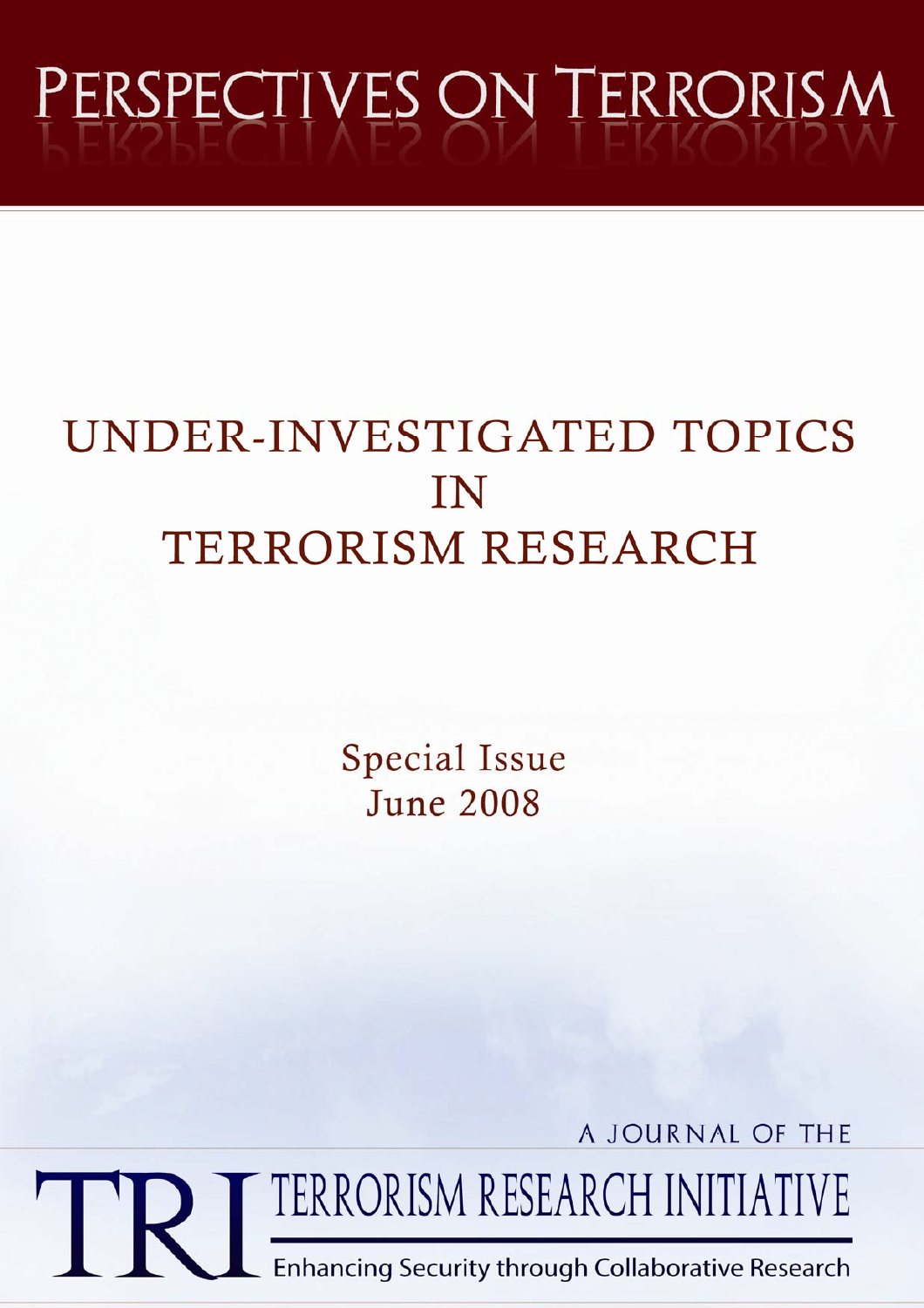## **Table of Contents:**

| By Michael Stohl                                                                                                                 |  |
|----------------------------------------------------------------------------------------------------------------------------------|--|
| <b>Two Neglected Areas of Terrorism Research:</b><br>By Leonard Weinberg                                                         |  |
| By Phil Williams                                                                                                                 |  |
| The Radical Milieu: The Under-Investigated Relationship<br>between Terrorists and Sympathetic Communities25<br>By Peter Waldmann |  |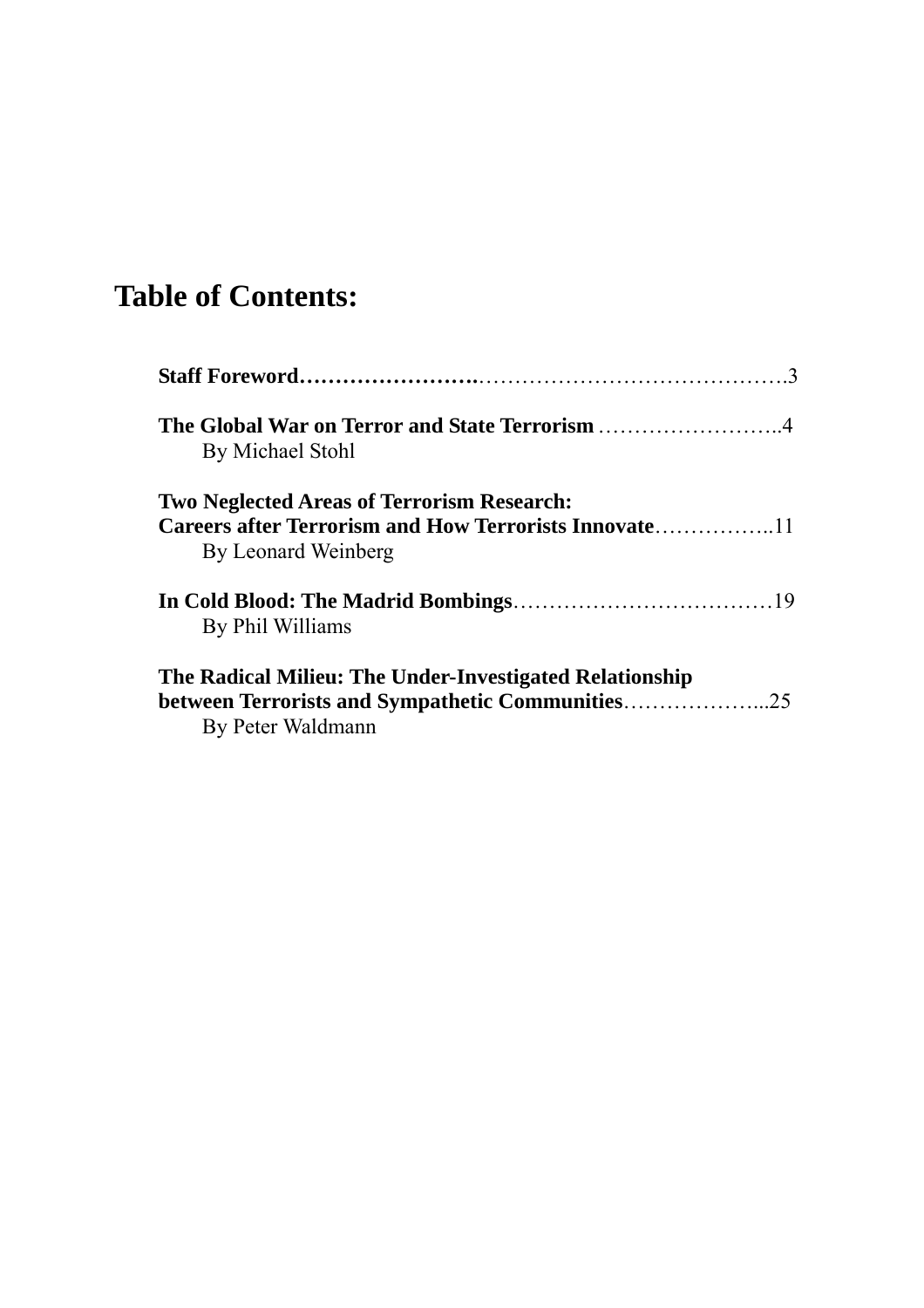Colleagues and Friends:

It is our pleasure to introduce "Under-Investigated Topics in Terrorism Research" - a special issue of *Perspectives on Terrorism*.

This issue is the first in a series designed to further the discourse surrounding the state of terrorism research. To open this series, it seemed appropriate to explore a set of topics that have been identified by esteemed participants in the Terrorism Research Initiative as in need of specific consideration for future debate and study.

It is imperative that we review and revisit the basis of our current conclusions through analysis of the underlying principles that govern our past and present beliefs. This issue seeks to draw attention to specific topics of concern as well as to the need to reevaluate commonly held beliefs and attitudes present in today's environment.

Each manuscript published in this issue examines a unique and burgeoning topic in the field of terrorism studies. From local to global, the impact of our understanding of these under-investigated topics cannot be underestimated. We must put our efforts into comprehending each component of these pressing issues to instill rigor and vitality into our research and the policies that may reflect our findings.

We are excited to feature these authors and articles in this special issue and hope that you find value therein. Thank you for your support, and enjoy the publication.

Sincerely, The *Perspectives on Terrorism* Staff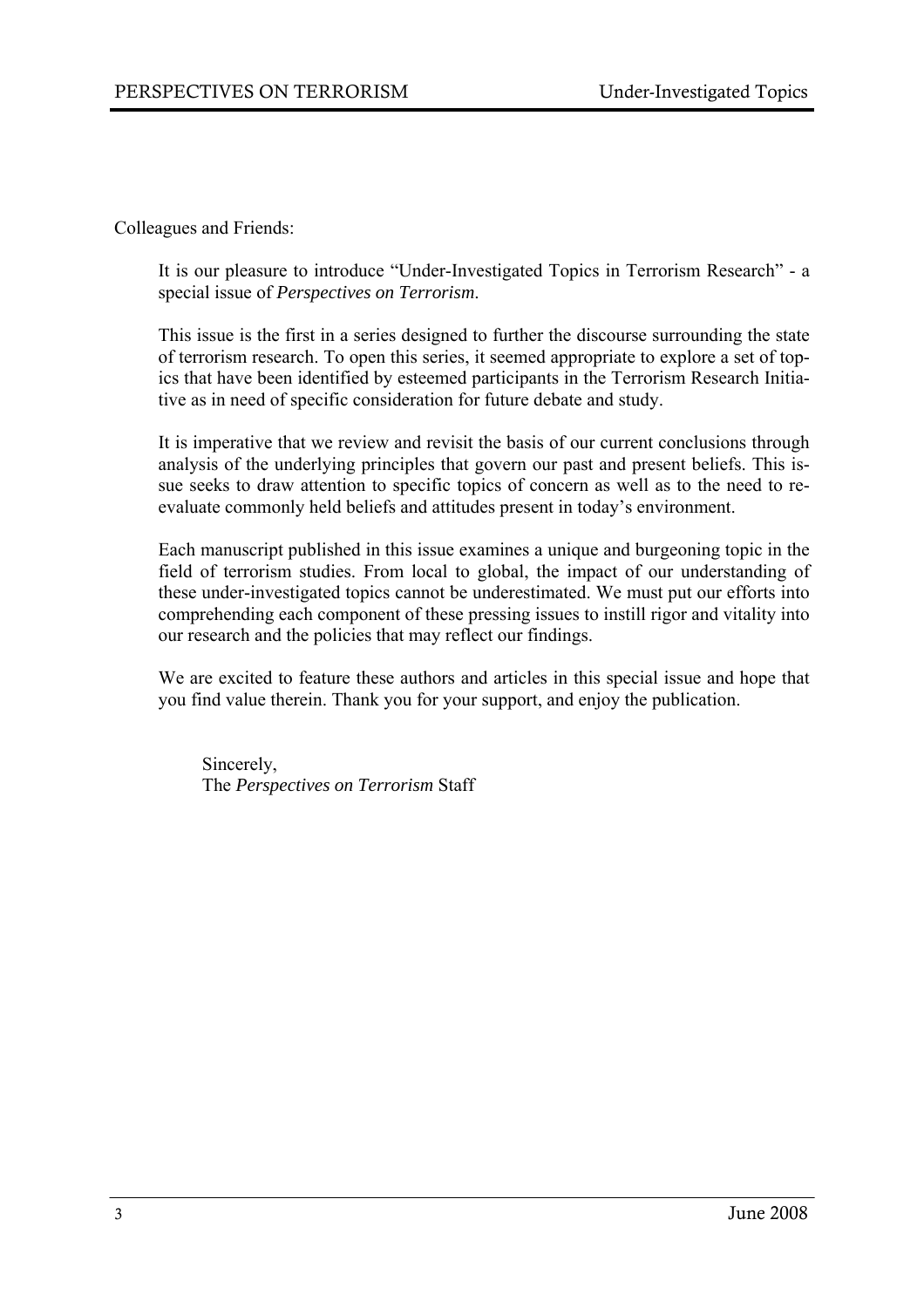#### **The Global War on Terror and State Terrorism**

#### **MICHAEL STOHL**

W hile it is often proclaimed that the events of 9/11 changed<br>"everything," it is important to stress that even more than the<br>carnage and impact of that day, it has been the response of the<br>Bush administration and its impa "everything," it is important to stress that even more than the carnage and impact of that day, it has been the response of the Bush administration and its impact on multiple audiences around the world which have been more important than the al-Qaeda attacks in shaping the post 9/11 world. As Stohl (2008) argues, despite the etymological roots and historical employment of violence and terrorism by the state against its own citizens scholars who consider themselves experts on "terrorism" rarely consider the violence perpetrated by the state against its own population or those of states beyond its borders. This also results in databases for terrorism research which in addition to their many other problems do not include the state's use of terror and thus operationalize 'out' the study of state terror. In the case of evaluating the Bush administration and terror the primary foci have been upon the numbers and possibilities of attacks by al-Qaeda and other organizations identified as part of the global war on terror and the state of al-Qaeda as an organization and/or network. The focus of scholarly concern on the data of terrorism has been concerned with the quality of the reported state department provided data on insurgent attacks and not with the absence of reported incidents of state terror (see for example Krueger and Laitin 2004).

Much of the Bush administration's response to 9/11 has focused on (a) criticism of the choice to fight a "Global War on Terrorism," (b) the concentration on military power, (c) the choices made in the prosecution of the war in Afghanistan and then (d) linking Saddam Hussein to the war on terrorism and attacking Iraq. Each of these policy critiques arise out of the choice the Bush administration made to pursue a war-fighting rather than criminal justice approach to counterterrorism. The critiques then focus on the logic behind choosing to go to war in Iraq and how the war has been mismanaged and; they often only secondarily confront the inability (or unwillingness) of the Bush administration to differentiate among terrorists and their motivations, geographic foci and targets. For its part, the administration, which came into office believing that rogue states and their sponsorship of terrorism were the key to the terrorism problem (see for example Condoleezza Rice's 2000 Foreign Affairs article laying out the administration's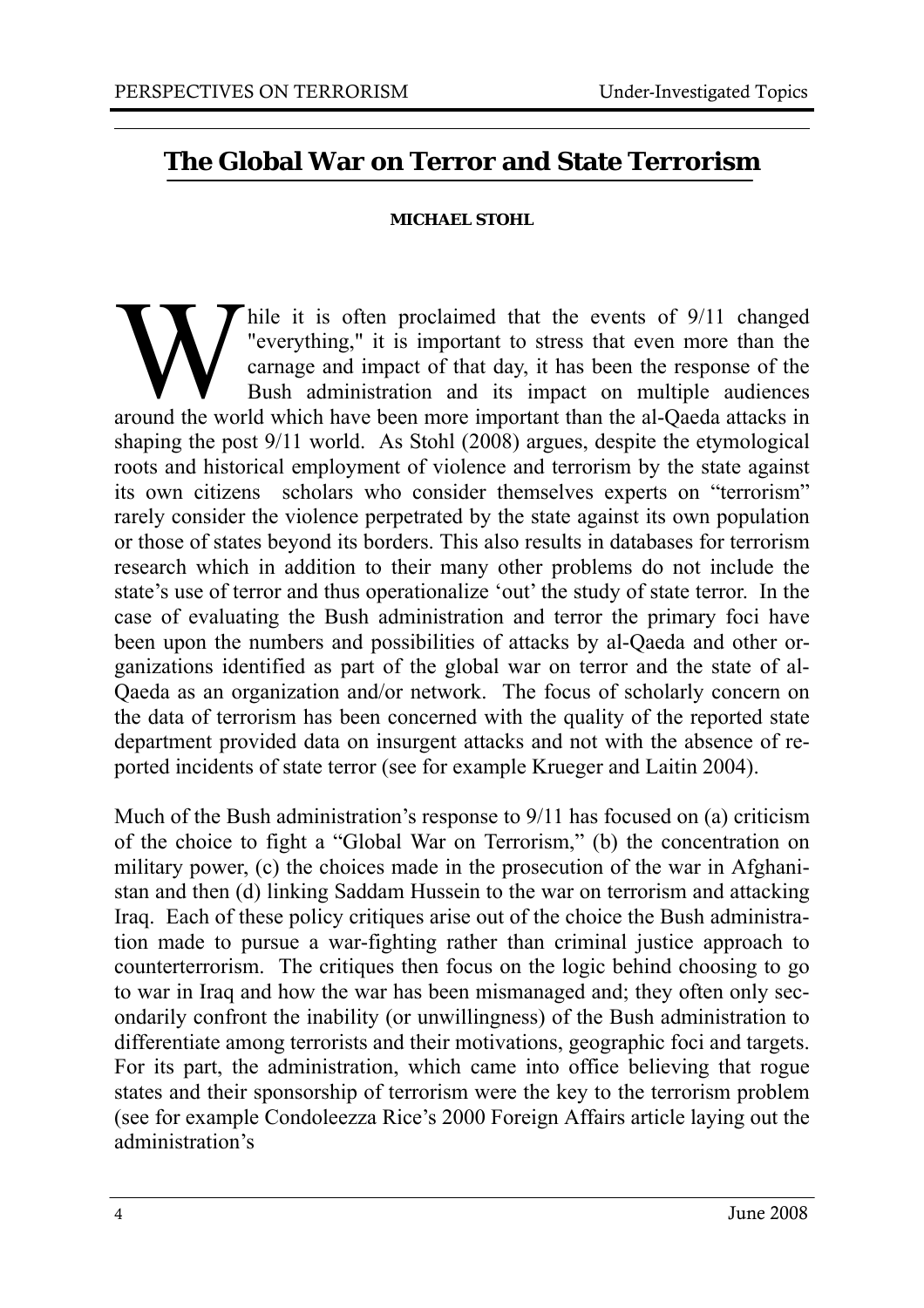foreign policy assumptions), continues to justify its decision to attack Iraq as part of the Global War on Terrorism. Thus, their policy choices remain consistent with their pre 9/11 beliefs on confronting terrorism.

The Bush administration's counterterrorism strategy was initiated in October 2001 with the official launching of Operation Enduring Freedom and was followed eighteen months later by the attack on Iraq in what was dubbed Operation Iraqi Freedom. As has been noted previously (Stohl and Stohl 2007), the strategic approach for which the administration has opted, i.e. counterterrorism as war, does not recognize the difference between terrorism and other forms of violence in that it does not recognize the core communicative role that the violence of terrorism and counterterrorism plays. There has been much recognition that the choices made by the administration with respect to its willingness to challenge long standing principles of American military and legal policy such as the Geneva conventions and the use of torture, the CIA policy of rendition, as well as the unintended consequences of the scandal at Abu Ghraib have all diminished the standing of the United States in the eyes of much of the world's public. U.S. policy makers seem to have reinvented the logic of the 1950 Hoover Commission to justify policies and tactics that would "normally" be considered outside the bounds of acceptable behavior justifications, which would certainly appeal to Dostoevsky's brooding brothers Smerdyakov and Ivan Karamazov who concluded that "if there is no God, all behavior is permissible."

*But what has not been examined closely is the relationship between these choices and the subsequent increase in both human rights violations and state repression in states that the United States has recruited into its War on Terror.* Because scholars of terrorism have seen state violence and terrorism as outside the bounds of terrorism studies they do not consider how the choices in the Bush administration's counterterrorism strategy enable, acquiesce to or ignore the violence of the recruited states and this has deleterious effects not only for the populations that are repressed but also the counterterrorism efforts of the United States.

To pursue its strategic choices the United States engaged in coalition building, creating the Global Coalition Against Terrorism (http://www.state.gov/ coalition/12669.htm) and as a key component of that coalition building, dramatically altered its arms sales and arms sales policies as well as providing significant diplomatic praise to its new partners for their assistance in the global war against terrorism. I will argue that a direct consequence of this strategy has been an increase in state repression and state terror. In addition, the prosecution of the GWOT in this manner has had the clearly unintended consequence of further alienating the very audiences that the US requires to support its goals if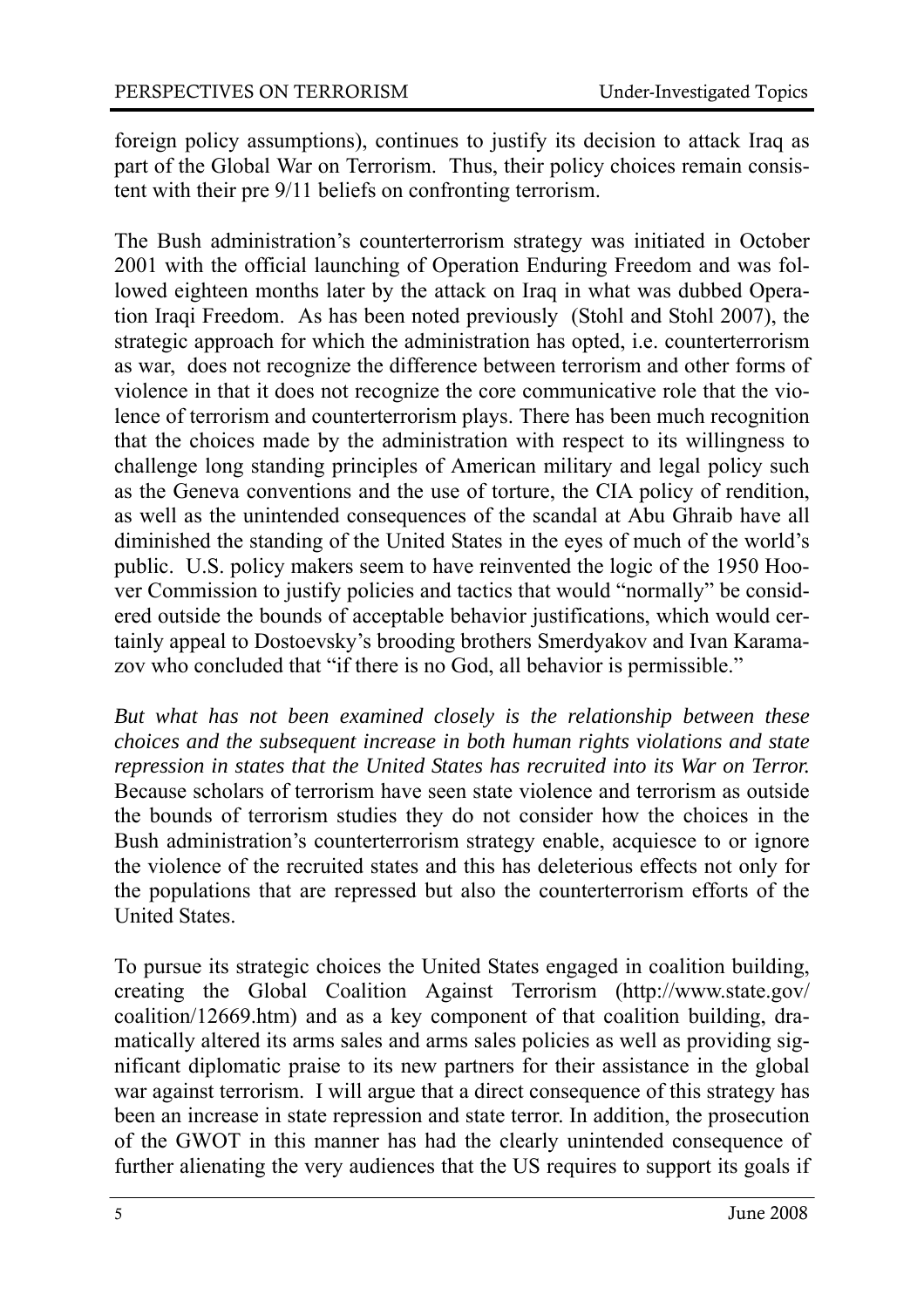its "war on terrorism" is to have any chance of success in the long term. The material and diplomatic alterations in US policy and the decision calculus of states are the most important nexus to consider in government choices to engage in state terrorism. In the context of state terrorism, it is important to examine the consequences of the United States decision to build this coalition, not only in terms of its impact on confronting al-Qaeda and reducing the threat of terrorism to the United States, but also the impact that such a strategy and its implementation have on the conditions within the states that became members of the coalition.

Duvall and Stohl (1983) and Stohl (1984) explored the considerations that states may make in choosing to employ terror against their own citizens and to assist other states to do so. The underlying argument was that state decision makers pursued what Weiner (1972) refers to as an "Expectancy X Value" theory or expected utility theory of motivation in which "the direction and intensity of behavior is a function of the expectation that certain actions will lead to the goal, and the incentive value of the goal object." The argument assumes that an actor behaves in accordance with a basic calculation which consists of three main elements: (1) the benefits, that the actor would receive from some desired state of affairs; (2) the actor's beliefs about the probability with which the desired state of affairs would be brought about if the actor were to engage in a particular action; and (3) the actor's beliefs about the probable costs, or negative consequences that it would have to bear as a result of its engaging in that action. It assumes therefore that the greater the relative expected utility of terrorist action for an actor as compared to other forms of governance, the greater is the probability that the actor will engage in terrorist action.

When governments consider the costs of engaging in terrorist behaviors, two kinds of costs can be distinguished, response costs and production costs. *Response costs* are those costs which might be imposed by the target group and/or sympathetic or offended bystanders. The bystanders in the foreign-policy realm may include domestic and foreign audiences, while the target in international as in domestic affairs may be wider than the attacking party may have intended. When governments consider various means of governance, they are also attentive to the expected responses of others. What others likely will do in reaction affects the utility of a particular strategy. Most relevant to a consideration of terrorism are what might be called punitive or retributive costs imposed by the target group and/or sympathetic or offended bystanders. Governments are sensitive to the costs imposed by other governments for their behaviors. Foreign government diplomatic condemnations, sanctions, trade embargoes etc. push governments to caution or secrecy in terms of their "unacceptable" behaviors, such as state terrorism, repression and other forms of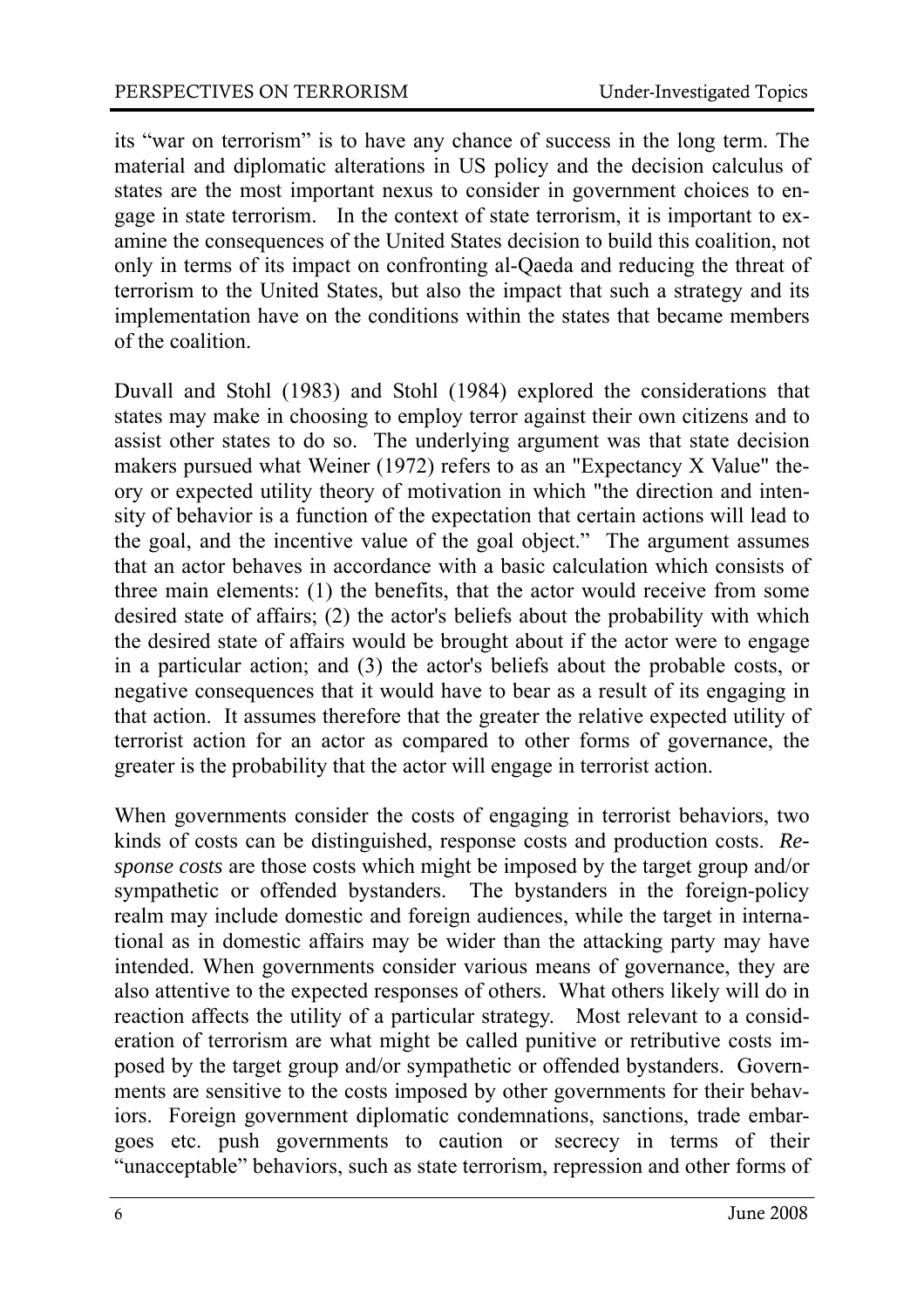human rights violations.

In discussions of insurgent terrorists it is often remarked that these terrorists attempt to make themselves invulnerable. There are at least two means to this end. One is inaccessibility. Retaliators may know in general, or even in particular, who the terrorist is but be unable to locate him. The anonymity of refugee camps or urban areas, and physical mobility provide this inaccessibility for insurgent terrorists. Insurgents seek safe havens amongst supporters or within populations (or states) which are unwilling to confront them and make the calculation to acquiesce to the presence of terrorists within their midst. One of the key elements of any counterterrorism strategy is the struggle to convince populations that the costs of offering safe haven – or simply allowing safe havens – are greater than the cost of assisting governments in eliminating such havens.

In general, we don't think of governments and governmental decision makers as inaccessible in these terms, except to the extent that they completely insulate themselves from popular contacts, and to the degree that they are immune to international pressure. They tend to rely more on the second means of invulnerability, that is, secrecy of action. State terrorism can often be expected to be covert action, because in this way the government effectively reduces its vulnerability to retaliation even below its vulnerability to the (otherwise lesser) response costs expected for other means of governance. This means that, in general, state terrorism will not have "publicity of its cause" as an objective (This does not mean that the government wishes the "terror" to be unknown, but rather that the government does not publicize its role and relies on the communication of the threat through word of mouth and rumors). Also, it means that as public accessibility to governmental officials is greater, and/or as regime vulnerability to international pressure is greater, terrorism is more likely to be secretive or carried out by paramilitaries whose connections to the government are officially denied.

*Production costs* are the costs of taking the action regardless of the reactions of others. In addition to the economic cost - paying the participants, buying weapons and the like – there is the psychological cost of behaving in a manner which most individuals, under normal conditions, would characterize as unacceptable.

The psychological costs that an actor can expect from perpetrating violence on an incidental, instrumental, victim involves two conjoining factors. The first factor is the extent to which human life is valued (or conversely, the strength of internalized prohibitions against violence in general). The second is the extent to which the victim can be or has been dehumanized in the mind of the violent actor. Where moral/normative prohibitions are weak and especially where vic-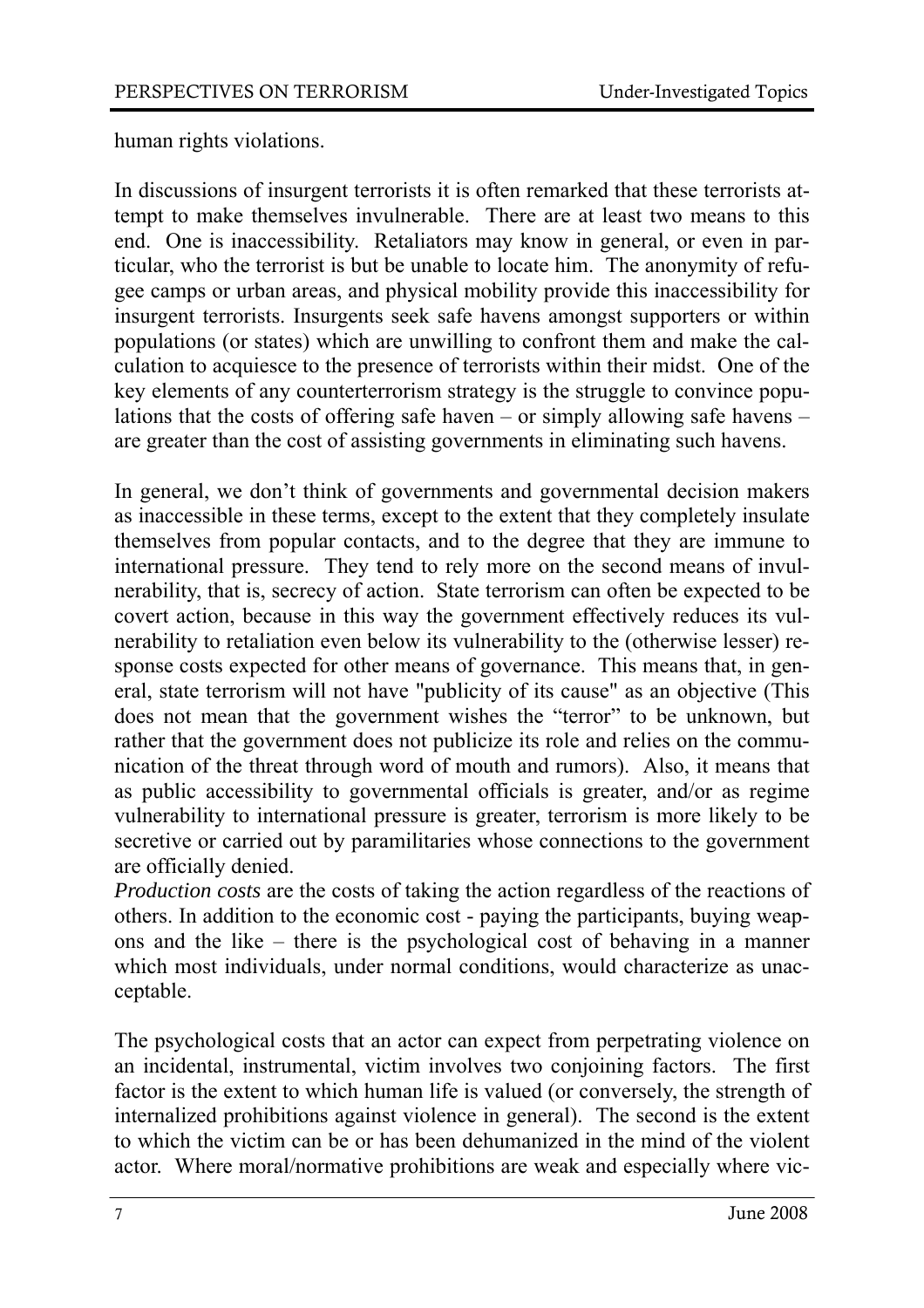tims can be viewed in other than human terms, the self-imposed costs of terrorist actions are apt to be low and hence the choice of terrorist actions more frequent (Duvall and Stohl, 1983, p. 209).

The extent to which victims and potential victims can be dehumanized is affected by two important variables (for an extended discussion of this point see the seminal piece by Herbert Kelman, 1973). The first is the perceived social distance between the government and the victim population. The second is the extent to which action is routinely and bureaucratically authorized, so that personal responsibility is perceived, by all actors in the decisional chain, to be lower for governments (I) in a conflict situation with those they define as "inferior" and/or (II) with a highly bureaucratized coercive machinery. In the context of the global coalition, the United States identified al-Qaeda as an organization that operated in "more than sixty countries." Stohl and Stohl (2007) have critiqued the administration's use of the network designation through which organizational "links" were transformed into organizational control and which obscured the differing organizational goals, recruitment patterns and tactical and operational coordination. States however, were happy to request assistance or to be asked to accept assistance from the United States which would aid them in rooting out al-Qaeda and the designated "al-Qaeda organizational affiliate" from within their states. al-Qaeda (and violent jihadis in general) was characterized as apocalyptic and hateful, devoid of reasonable political aims, interested only in death and destruction and thus incapable of rational thought or political bargaining.

Since, from the administration's view, these terrorists and their organizations are only interested in death and destruction, the obvious strategic conclusion is that they must be eliminated because they cannot be neutralized or moderated. Thus, in Kelman's terms, the identification of the political opponents, minority groups and other terrorists as al-Qaeda served the function of increasing the perceived social distance between the government and the victim population for the government itself but even more importantly perhaps for the external "publics" in this case, the United States government and population (and others in the West) and thus provided for a reduction in response costs as well. Thus, all things being equal, a reduction in either or both production and response costs should increase the expected utility of the choice of state repression and/ or terrorism by states.

We would therefore expect that increasing U.S. assistance to states in the Global Coalition against terrorism which have identified themselves as having terrorism problems linked to al-Qaeda should show declining human rights situations and increases in state repression and terror. Further, the communica-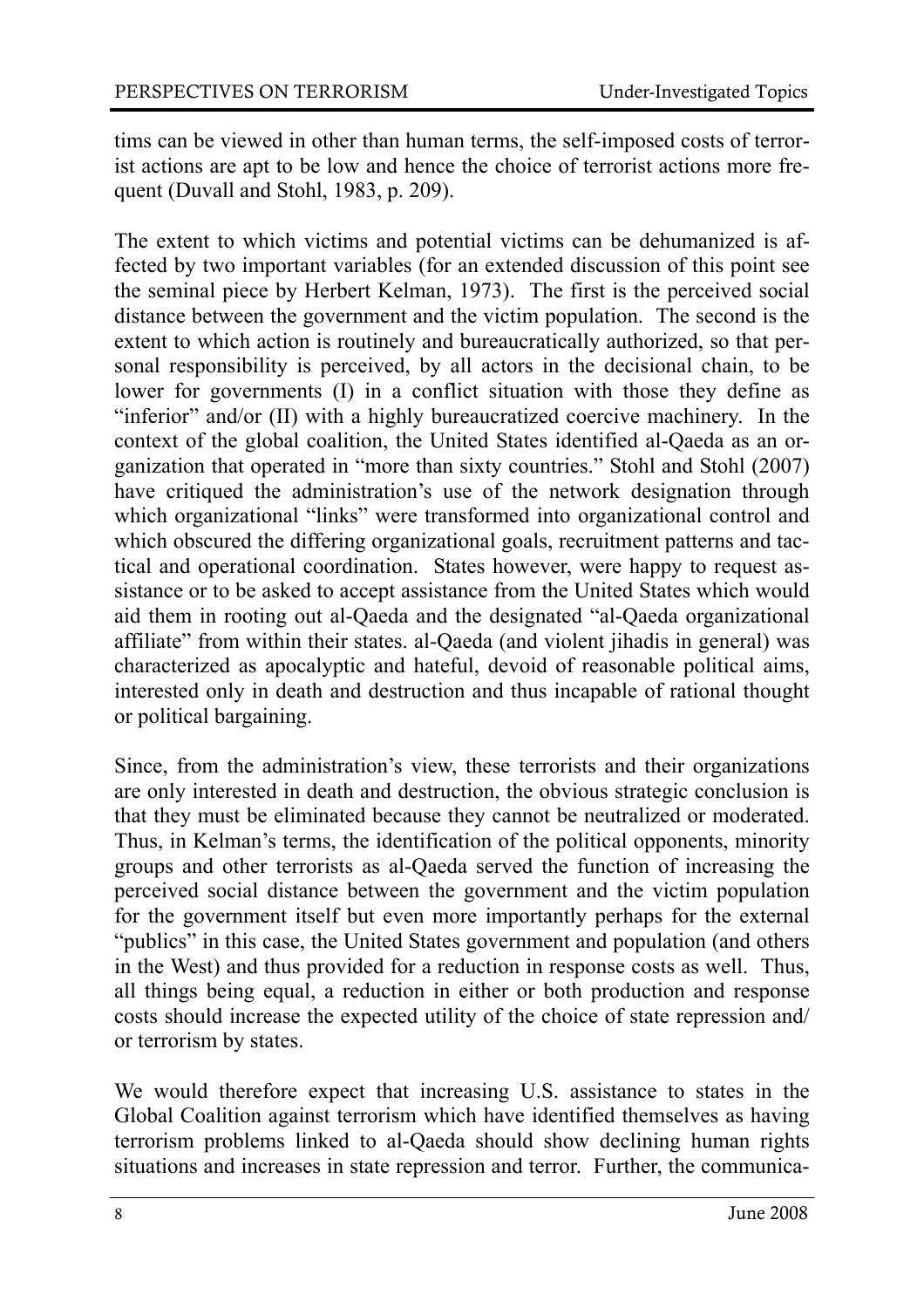tion of U.S. approval for the actions of such states should serve to reduce support for the United States within those countries, as populations there (and elsewhere) recognize the role that U.S. support for these repressive states plays in their ability to engage in repression and state terror. Thus, beyond those states that have received material support, states whose repressive policies have been given support are noticed and are likely to bring negative responses to the United States over time and thus reduce the ability of the United States to mobilize these populations against the terrorists the U.S. seeks to confront.

These important consequences of counterterrorism policy thus far have received much less consideration than warranted by their implications and we should briefly consider why. First, many scholars continue to have difficulty with the concept of state terrorism – except as it is applied to illegitimate rulers or non-democratic regimes. Violence by legitimate states tends to be considered well within the legitimate practices of the state and hence not terrorist in nature. Sproat noted in 1991 "As Crelinstein phrased it, 'the legitimacy and power of the state tend to cloak any overt forms of (its) violence in different guises, such as arrest instead of abduction . . . imprisonment instead of hostage taking, execution instead of murder,' and internationally coercive diplomacy instead of blackmail."

In addition, the discussions that have taken place about violations of the Geneva conventions and the use of torture with respect to the Bush administration in general focus on either the ticking bomb question or the issue of violations of law and the expectations of the behavior of democratic states rather than on the repressive states who join the coalition. The behavior of other national states who are "helping" the U.S. in the global war against terrorism and domestic conditions within those states has not been a traditional concern of "realist" scholars or political commentators who have no expectations that these states "should" behave better. Further, both international relations scholars and scholars of terrorism and counterterrorism have been far more concerned with hard rather than soft power (Nye 2008) and do not think in terms of multiple global audiences in the contemporary global communication and media environment. Thus, they do not normally consider the role of public diplomacy in counterterrorism. It is time to recognize that not only is the whole world watching, it is watching the whole world.

*Michael Stohl is Professor of Communication at the University of California Santa Barbara.*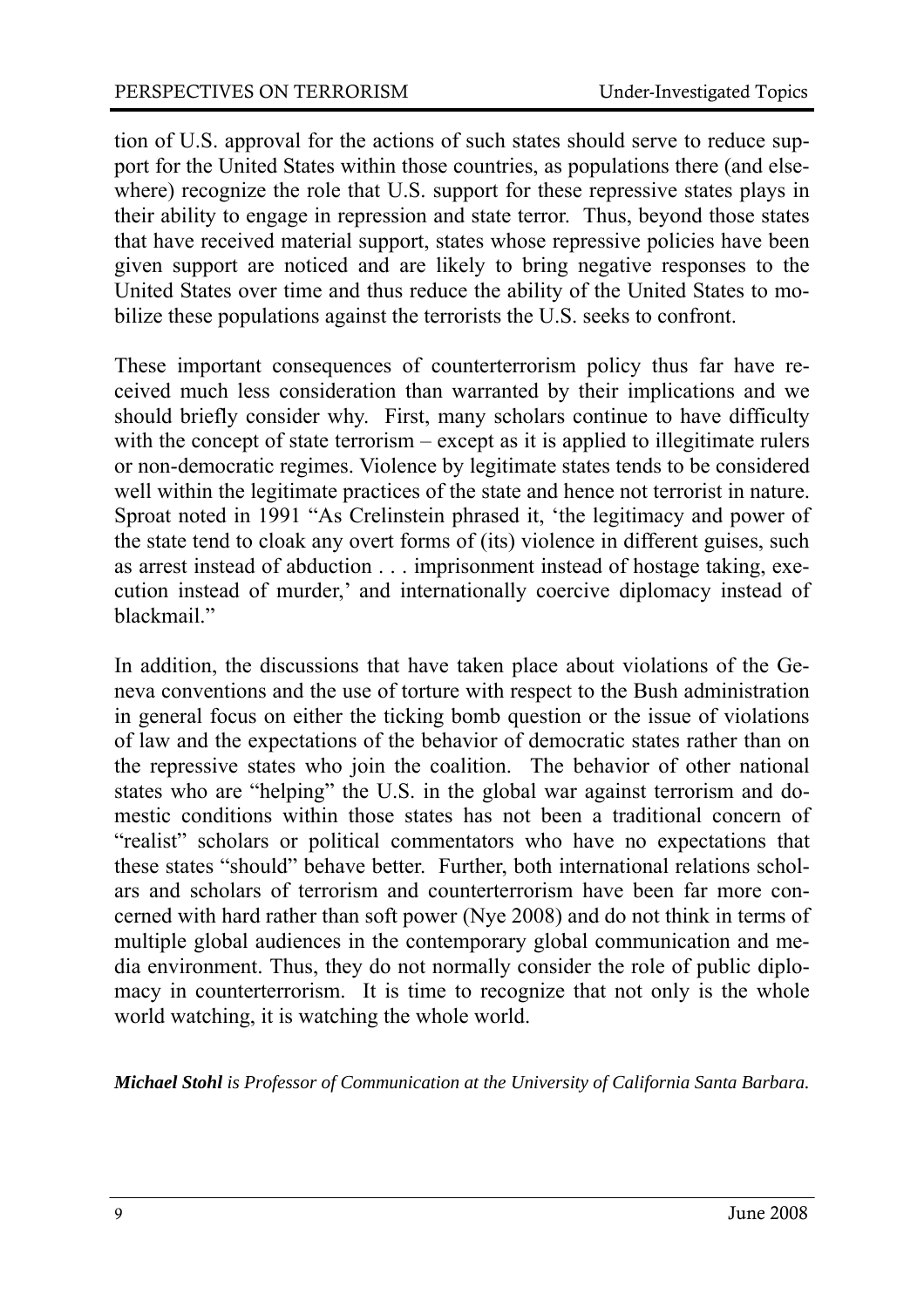#### **REFERENCES:**

**Crelinstein, R.D.** "Power and Meaning: Terrorism As a Struggle Over Access to the Communication Structure" in *Contemporary Research On Terrorism.* eds. P. Wilkinson and A. M. Stewart (Aberdeen: Aberdeen University Press, 1987), p. 440.

**Duvall, R. D. and Stohl, M. 1983**. "Governance by Terror," chapter six in Stohl, M. (ed.) *The Politics of Terrorism*. Second edition, Marcel Dekker, 1983: pp. 179-219. Third Edition, Revised and Expanded, 1988: pp. 231-271.

**Kelman, H.** 1973. "Violence Without Moral Restraint: Reflections on the Dehumanization of Victims and Victimizers." *Journal of Social Issues.* 29(4), pp. 26-61.

**Nye, J.** 2008 **"**Public Diplomacy and Soft Power, *The ANNALS of the American Academy of Political and Social Science* 2008; 616; 95-109.

**Krueger, A. and Laitin, D**. 2004 "Misunderestimating Terrorism, " *Foreign Affairs* 83, 5,8-13.

**Sproat, P.** 1991. "Can the State be Terrorist" *Studies in Conlfict and Terrorism*, 14, 1:19-29.

**Stohl, C. and Stohl, M**. **2007**, "Networks of Terror: Theoretical Assumptions and Pragmatic Consequences" *Communication Theory 47,2:93-124*.

**Stohl, M**. **1984**. "National Interests and State Terrorism" *Political Science*, 36, 2:37-52.

**Stohl, M.** 2008. "Old myths, new fantasies and the enduring realities of terrorism," *Critical Studies on Terrorism*, 1:1, 5 – 16

**Weiner, Bernard. 1972.** *Theories of Motivation.* Chicago: Markham.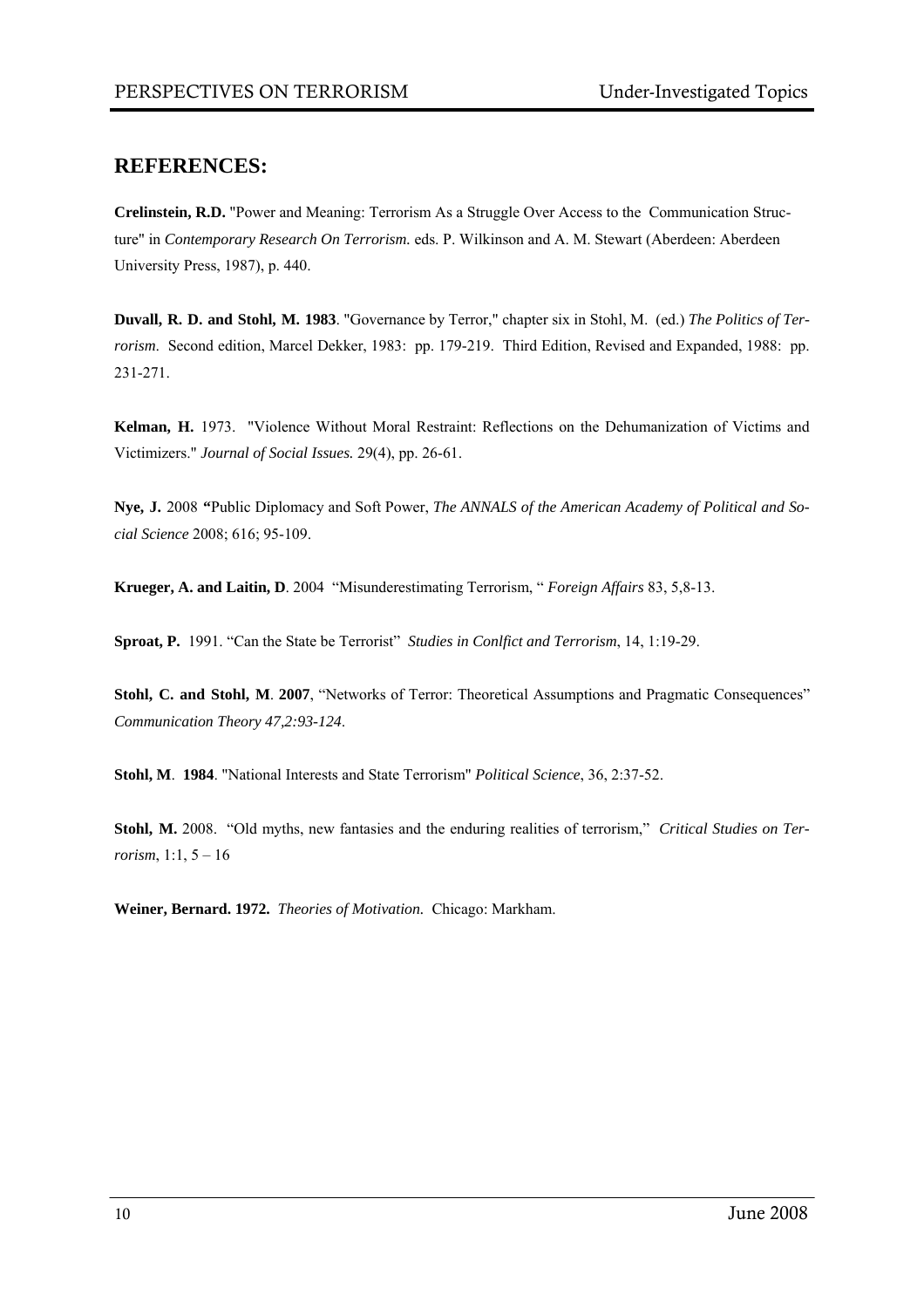#### **Two Neglected Areas of Terrorism Research: Careers after Terrorism and How Terrorists Innovate**

#### **LEONARD WEINBERG**

I s it possible there are aspects of terrorism or terrorist violence that have not been investigated or remain under-investigated? At first glance the answer would have to be probably not. Few subjects in recent history ha not been investigated or remain under-investigated? At first glance the answer would have to be probably not. Few subjects in recent history have attracted as much attention by journalists, scholars, public officials, and members of the general public in various countries. Demonstrating this claim is not all that difficult. The library at the university where I work contains almost five thousand books on the topic. When I log on to Google and search under the heading "terrorism", the result is approximately fifty million entries! Given this extraordinary outpouring of work, how could any uninvestigated area exist?

I think there are at least two subjects that should benefit from far more attention than they have received. The first concerns the long-term effects of involvement in terrorist violence on those who have retired, in one way or another, from active participation in terrorism. The second subject involves identifying how terrorists innovate, how they adapt (or not) to changing conditions. The first topic is largely academic of interest to social scientists and historians. The second should compel the attention of all those with an interest in understanding how terrorist organizations function.

**I.** It is true that Dr. George Habash, founder and leader of the Popular Front for the Liberation of Palestine recently passed away in his late '70s. But by and large terrorism is an activity for the young. There are notable exceptions however. Dr. Habash and Dr. Ayman al-Zawahiri devoted most of their adult lives to terrorist activities. A relative handful of individuals have begun careers in terrorism later in life. Ulrike Meinhof, one of the founders of Germany's Red Army Fraction, was middle-aged at the beginning of her career in terrorism. In Italy, the multi-millionaire publisher Giangiacomo Feltrinelli founded his own terrorist band, the Partisan Action Group, while in his '40s.[1] Nor are these older terrorists invariably leaders. During the 1970s the Red Brigades organization in Turin had a record-keeper, known as "La Nonna", who was arrested by the anti-terrorism police at the age of 77. (Before she was taken into the police van, "La Nonna" gave a clenched fist salute to journalists and passersby.)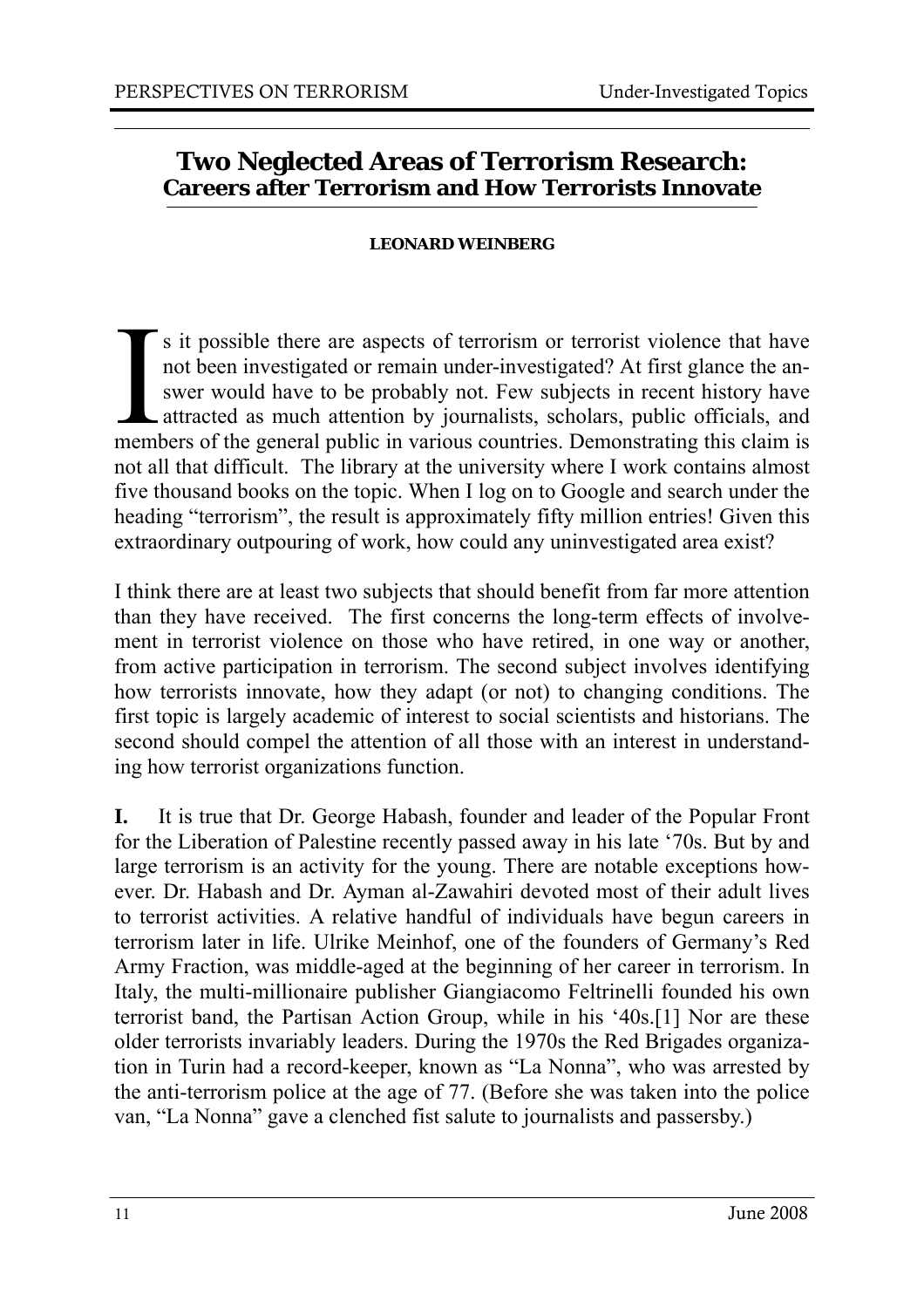In terms of central tendency though, terrorist groups draw on youthful individuals. According to Marc Sageman's data, the average age of al-Qaeda's core membership was about 25, young adults in other words.[2] There is also some evidence derived from a number of studies suggesting that the longer a terrorist group persists, the younger its recruits become.[3] It also seems to be true that later generations of terrorist recruits are on average less ideologically or religiously sophisticated than members of the first or founding generation. The new and younger recruits are typically "looking for action" without a clear understanding of the long-term purposes behind the action.

Naturally a significant number of terrorists are killed or kill themselves in the course of their operations. But many, perhaps most, survive either by evading capture or by being released from prison or detention facilities after serving sentences for terrorism-related crimes. Since we are dealing with a population of largely young adults the question becomes how do they spend the balance of their working lives?

There is selective evidence based on the careers of various terrorist celebrities. In Northern Ireland, Gerry Adams now heads the Sinn Fein, a peaceful political party, after having been a long-time leader of the paramilitary Irish Republican Army (IRA). In Italy, Antonio Negri resumed his career teaching political philosophy at the University of Padua after serving a prison sentence for his involvement in terrorism during the country's 'years of lead' in the 1970s. Menachem Begin and Yitzhak Shamir both served as Israeli prime ministers despite having been leaders of the Irgun and the LEHI (Fighters for the Freedom of Israel) earlier in their careers. In apartheid South Africa, Joe Slovo served as the head of the "Spear of the Nation", the paramilitary wing of the African National Congress. Under his leadership, the "Spear" carried out a number of bombings and other terrorist attacks in the country's major cities. Slovo went on to serve as a cabinet minister in Nelson Mandela's first post-apartheid government. Yassir Arafat ended his public career as president of the Palestinian Authority. But of course he began it as head of Fatah, a Palestinian terrorist organization.

In the United States, Bernadine Dohrn, once on the FBI's Most Wanted list because of her involvement with the Weathermen now teaches law at Northwestern University. Her husband, also a Weathermen leader, teaches sociology at the University of Illinois' Chicago Circle campus. Mark Rudd, another central figure in the Weathermen, has taken to the lecture circuit. He currently makes public appearances along with the retired FBI agent who helped track him down during the terrorist phase of Rudd's career. Angela Davis, who was also listed on the Most Wanted list because of her terrorist involvements with the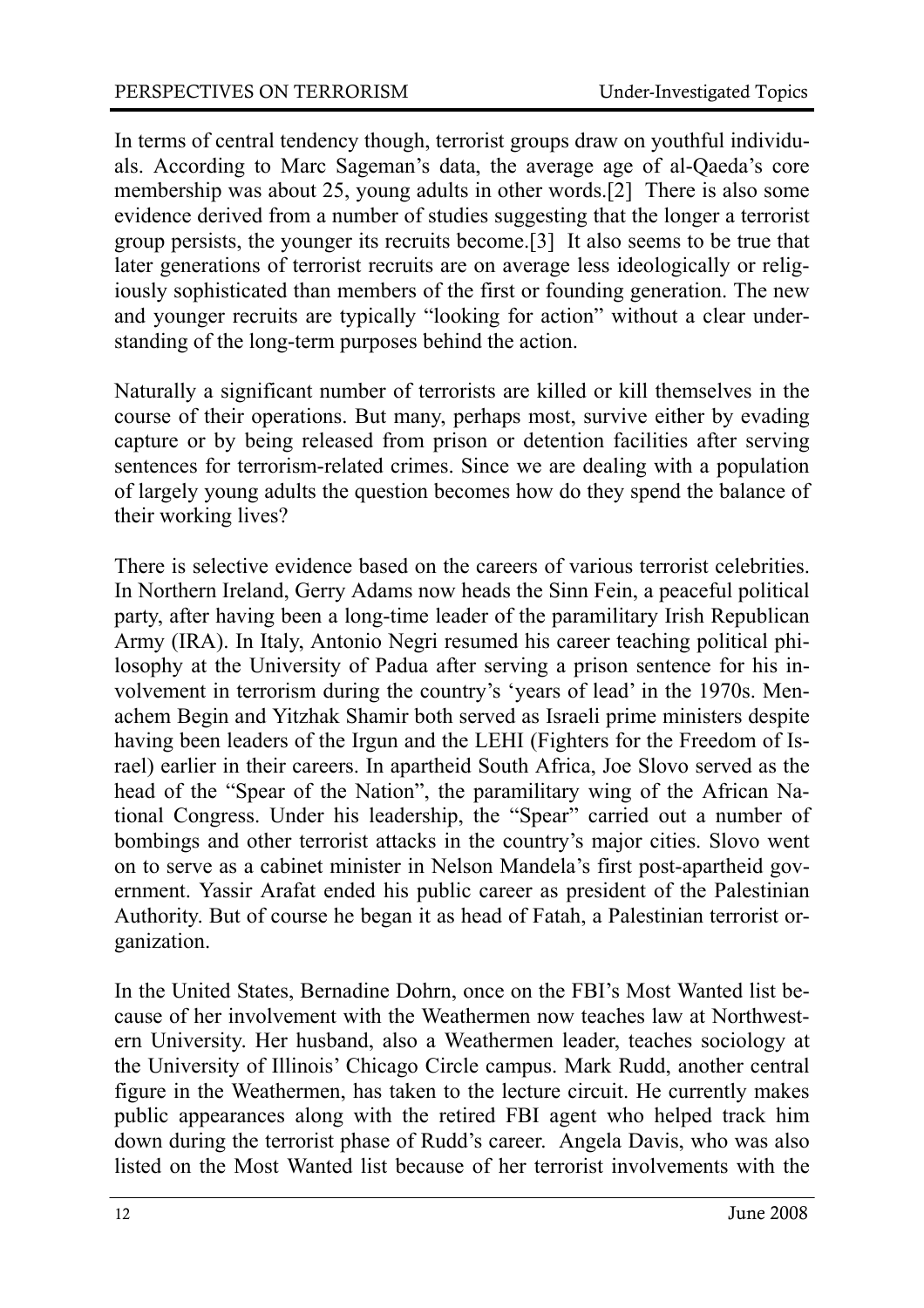Black Panthers, presently teaches political science at the University of California, Santa Cruz.

Based on these examples, readers might very well get the impression that leadership in terrorist groups early in adult life is a pathway to later success in public service and academic life. The question though, is how representative are these terrorist celebrities of the general population of former terrorists? The celebrities number in the dozens, while the general terrorist population must number in the thousands.

There is an evolving body of research work on withdrawal from terrorist organizations. Does withdrawal involve a process of de-radicalization, for example? How are former terrorists re-integrated into society, if they are?[4] So far as I am aware, however, there are no studies which evaluate the long-term effects of membership in terrorist organizations. Is there an enduring impact on the lives of individuals who were involved in terrorism as young adults?

The reasons for this apparent inattention by scholars are not hard to come by. Out of necessity, terrorism research has tended to focus on the here and now. If terrorism is a crucial problem, the inclination is strong to pursue immediate solutions, e.g. how can terrorists be encouraged to desist, rather than long-term consequences. Second, there is a methodological issue: how would researchers go about obtaining a reasonably representative sample of individuals who were involved in terrorist violence long after they had turned to other pursuits? Some terrorist organizations keep membership records, these days on hard drives, but others do not. If terrorists have served prison sentences or otherwise been identified by the authorities it should be possible to develop a sample of these individuals and seek to interview them. It is not inconceivable that former terrorists would be reluctant to subject themselves to the questions of interviewers out of a desire to put their pasts behind them. On the other hand, there is some evidence that terrorists, especially those in prison, are pleased by the attention and enjoy telling their stories to serious investigators.[5] The problems in developing systematic information about the impact of terrorist experiences on the later lives of those involved are serious but probably not insurmountable.

It would certainly be intriguing to know if terrorist activity as a young adult had any lasting impact on a person's later life and, if so, what these effects might be. Does the duration of the terrorist experience make a difference? Does the role in the organization make a difference, e.g. leaders versus followers, those who direct the violence compared to those who inflict it? Does the political goal of the terrorist organization make a difference, e.g. left versus right, nationalist, religious? At present I think the best we can do is infer answers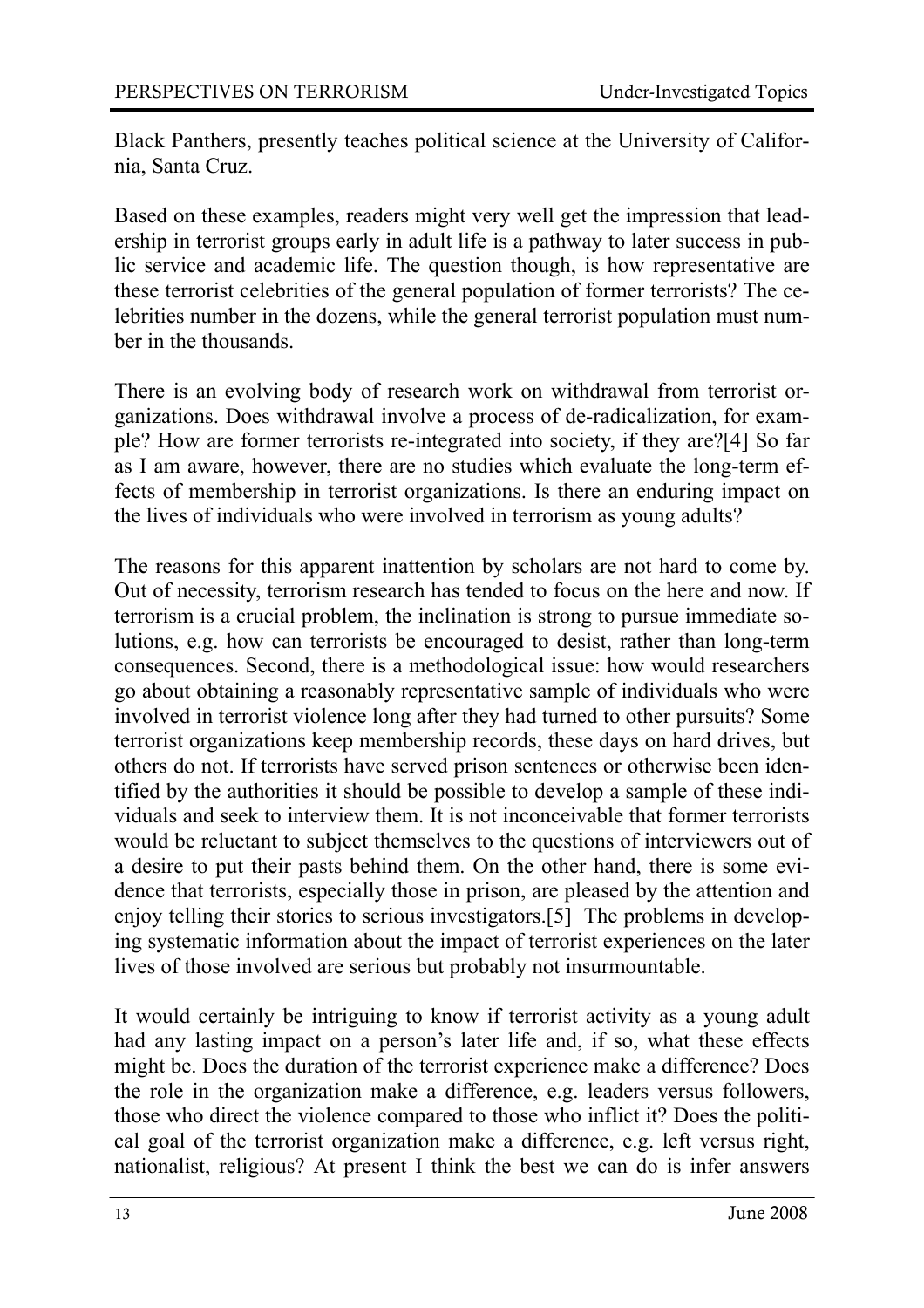from evidence based on the experiences of individuals who had been involved in organizations which bear at least some resemblance to terrorist organizations such as criminal gangs and other semi-clandestine bands or, on the other hand, military units whose members were exposed to extreme danger in circumstances where the outcomes were uncertain.

**II.** I am sure readers are well aware that a substantial literature has appeared concerning the threat of terrorist groups acquiring weapons of mass destruction (WMD). The dispersion of Sarin gas by Aum Shinrikyo in the Tokyo subway system in 1995 led various analysts to the conclusion that a threshold had been crossed and that more groups would employ WMD in the wake of this attack. Further, the prospect of nuclear-armed terrorists, with the likelihood of thousands of casualties, following the collapse of the Soviet Union ("loose nukes") and revelations about the entrepreneurship of the Pakistani engineer A. Q. Khan caused sufficient alarm to stimulate a new body of literature in itself.

Years have passed since the alarms were first sounded but there has been little by way of WMD or nuclear terrorism. Some have argued that the threat has been overblown.[6] This is not to say, of course, that terrorist violence has become less destructive. The al-Qaeda or al-Qaeda inspired attacks on the World Trade Center, the Pentagon, nightclubs on the island of Bali, public buildings in Casablanca, commuter trains in Madrid, U.N. headquarters in Baghdad, and the subway system in London left thousands dead. In none of these instances did the perpetrators use chemical, biological or radiological weapons. Rather they relied upon conventional devices used, at least in some cases, e.g. the 9/11 attacks, in new or unconventional ways. (Lest we forget, in 1995 Timothy McVeigh was able to destroy the Murrah Federal Building in Oklahoma City and kill close to 200 people by using a truck bomb made of material, ammonium nitrate and fuel oil that anyone could buy at a hardware store.)

Given terrorists' failure or reluctance to use WMD, at least to date, and their almost exclusive reliance on the bomb and the gun, some analysts, especially those writing before 9/11, have come to the conclusion that terrorist groups rarely engage in innovative behavior. The same reliance on the tried and true also applies to how terrorist groups organize themselves and the tactics they employ in seeking to achieve their goals. Unlike conventional military establishments which are constantly seeking new types of weapons and new ways of using them, terrorist bands appear relatively conservative.[7]

But consider the following. Within the last two decades terrorist organizations in the Middle East, Russia and South Asia have adopted the suicide bombing as one of their principal means of attack. In the '60s and '70s terrorist groups were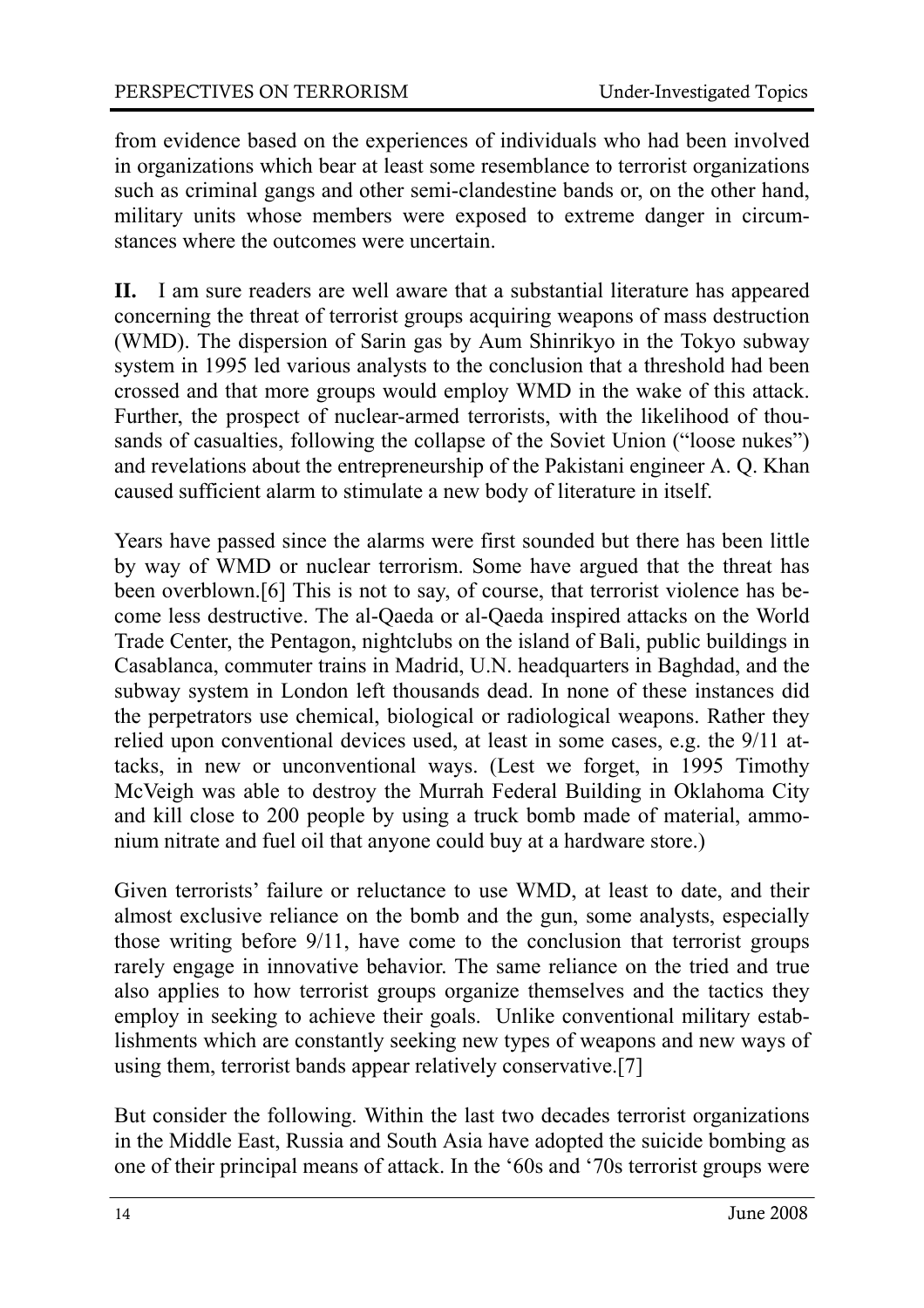typically organized vertically, with strict command and control hierarchies. In more recent times the tendency has been in the direction of what Marc Sageman calls "leaderless jihad", small bands operating independently of one another. They may be inspired by or take cues from but do not necessarily receive direct orders from key figures in the movement. And of course the Internet has become a crucial way by which terrorists communicate with one another, make propaganda for attentive publics and attract new members.

Given its importance, at least to my thinking, the amount of attention paid to how and why terrorist groups innovate has been quite limited. Recent efforts to answer these questions have been based on theories of cognitive and social psychology. Martha Crenshaw and Adam Dolnik seek to identify types of terrorist innovations and the conditions or problems which lead to change behavior.[8] Both agree that innovation is more than simply the appearance of new or creative ideas by terrorists but requires their application by the relevant groups to their operations. And both Crenshaw and Dolnik certainly agree that some terrorist groups are able to innovate while others are not -- in approximately the same way that some business firms and political organizations are able to innovate while others do not.

Crenshaw suggests we distinguish among strategic, tactical and organizational forms of innovation. For his part, Dolnik focuses on tactical and technological innovations. Strategic innovation, Crenshaw writes, "… involves significant points of novelty in the historical development of campaigns of armed resistance."[9] Strategic innovations require the adoption of new goals and new ways of seeking to achieve these goals. Here Crenshaw refers to the wave of kidnappings, particularly foreign diplomats and business executives in Latin America during the 1960s. In her estimation this was a means by which the various "urban guerrilla" groups could internationalize their revolutionary struggles. The decision by the PFLP leadership to attack targets in Europe from 1968 forward would also represent a strategic innovation. Tactical innovations for both Crenshaw and Dolnik involve changes in targeting and method, the means by which terrorist operations are carried out. The 1985 seizure of the cruise ship Achille Lauro by the Palestine Liberation Front (PLF) might serve as an example. The development of suicide bombings in Lebanon during the 1980s would also serve as a major example.

Organizational innovation, according to Crenshaw, involves changes in group structure and institutions. She mentions the role played by the German Red Army Faction in the 1980s in the formation of an Anti-Imperialist Front with French and Italian revolutionary groups. We might also mention the recruitment of terrorists via the Internet pioneered by al-Qaeda following the 9/11 attacks.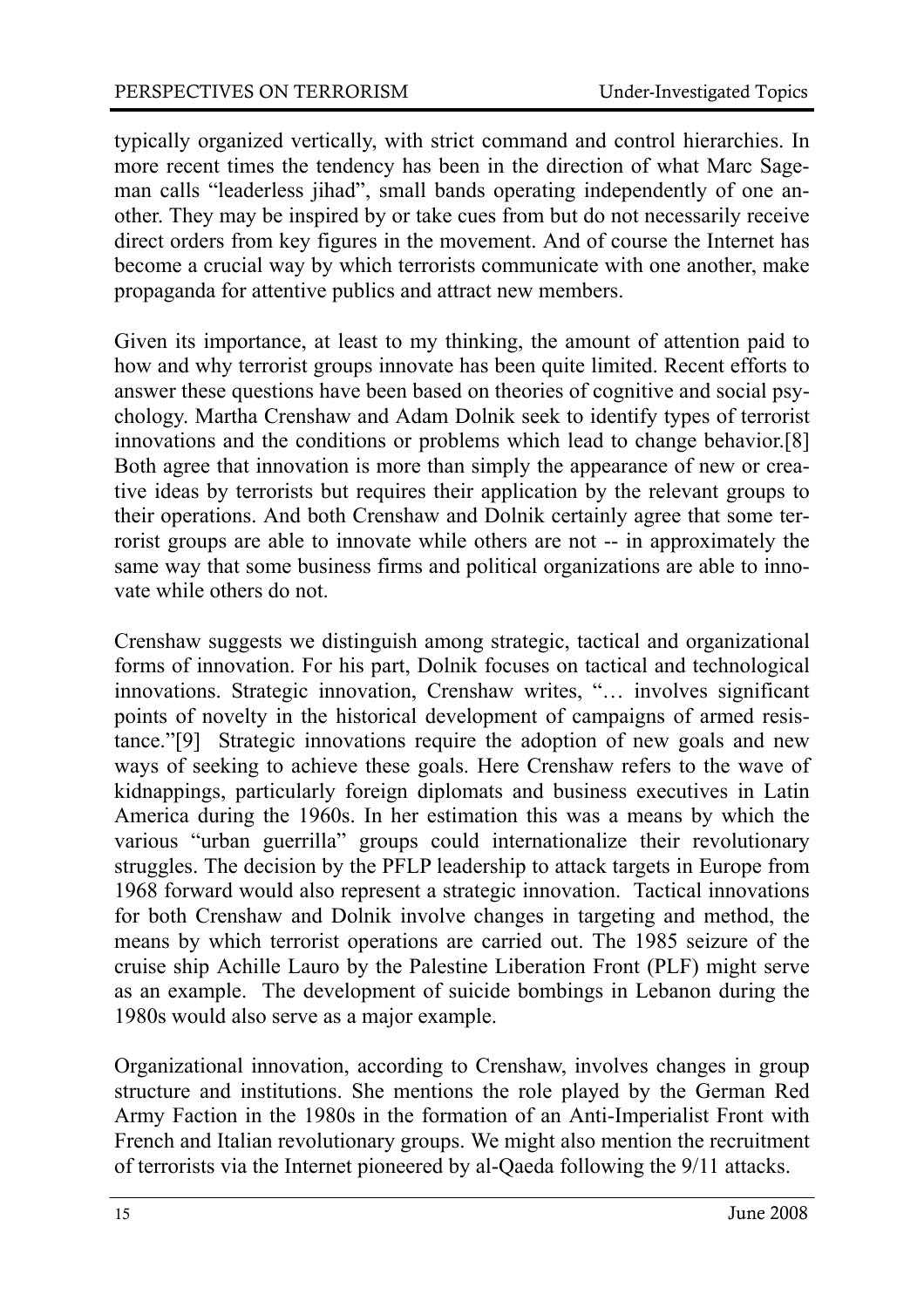For Dolnik, technological innovations need not be limited to the adoption of new types of weapons or even their novel and unexpected use. Technological innovations would therefore include the televised beheadings of terrorist captives by Islamist groups in Pakistan, Iraq and elsewhere to inspire dread or admiration by viewers depending upon their points of view. The deployment of motorized hang-gliders against targets inside Israel by Ahmed Jibril and his Popular Front for the Liberation of Palestine- General Command (PFLP-GC) during the 1970s would also represent a technological innovation. The attachment of barometric pressure devices to bombs planted on commercial airliners also by the PFLP-GC represents still another technological innovation.

What are the conditions which lead terrorist groups to innovate? Crenshaw suggests we pay particular attention to the failures experienced by these groups and the problems these failures pose. Innovation then becomes a form of problem-solving. For example, if security personnel at airports in London or Paris become wary of or detain certain individuals from the Middle East or Pakistan because of their appearance, the Islamist group then may recruit new European members and send them on suicide missions to blow up planes in mid-air. Crenshaw also considers changes in government tactics as a stimulus to terrorist innovation. This means terrorist groups may innovate based on changes governments have made in response to the groups' previous conduct. If, for example, Israeli authorities create barriers and checkpoints to block Palestinian suicide bombers from entering the country, Hamas, Islamic Jihad and other groups respond by firing rockets and other stand-off weapons at Israeli targets.

Dolnik identifies the conditions involved in terrorist innovation based on the work of the Rand Corporation analyst Brian Jackson.[10] Jackson and Dolnik mention eleven factors they believe relevant to terrorist innovation. They stress the role of ideology and strategy; the dynamics of the struggle; countermeasures; targeting logic; attachment to weaponry; group dynamics; relationship with other organizations; resources; openness to new ideas; durability; and nature of the technology.[11]

Based upon the case studies method (or "structured focused comparison"), Dolnik then proceeds to test the roles of these factors in the behavior of four terrorist groups: Aum Shinrikyo (AS), the PFLP-GC, the Riyadis-Salikhin Suicide Battalion (the Chechen group – RAS) and the Greek group Revolutionary Organization November 17.

His conclusions may be summarized as follows. Groups whose ideology, tactics and targeting logic stress the desirability of inflicting mass casualties and the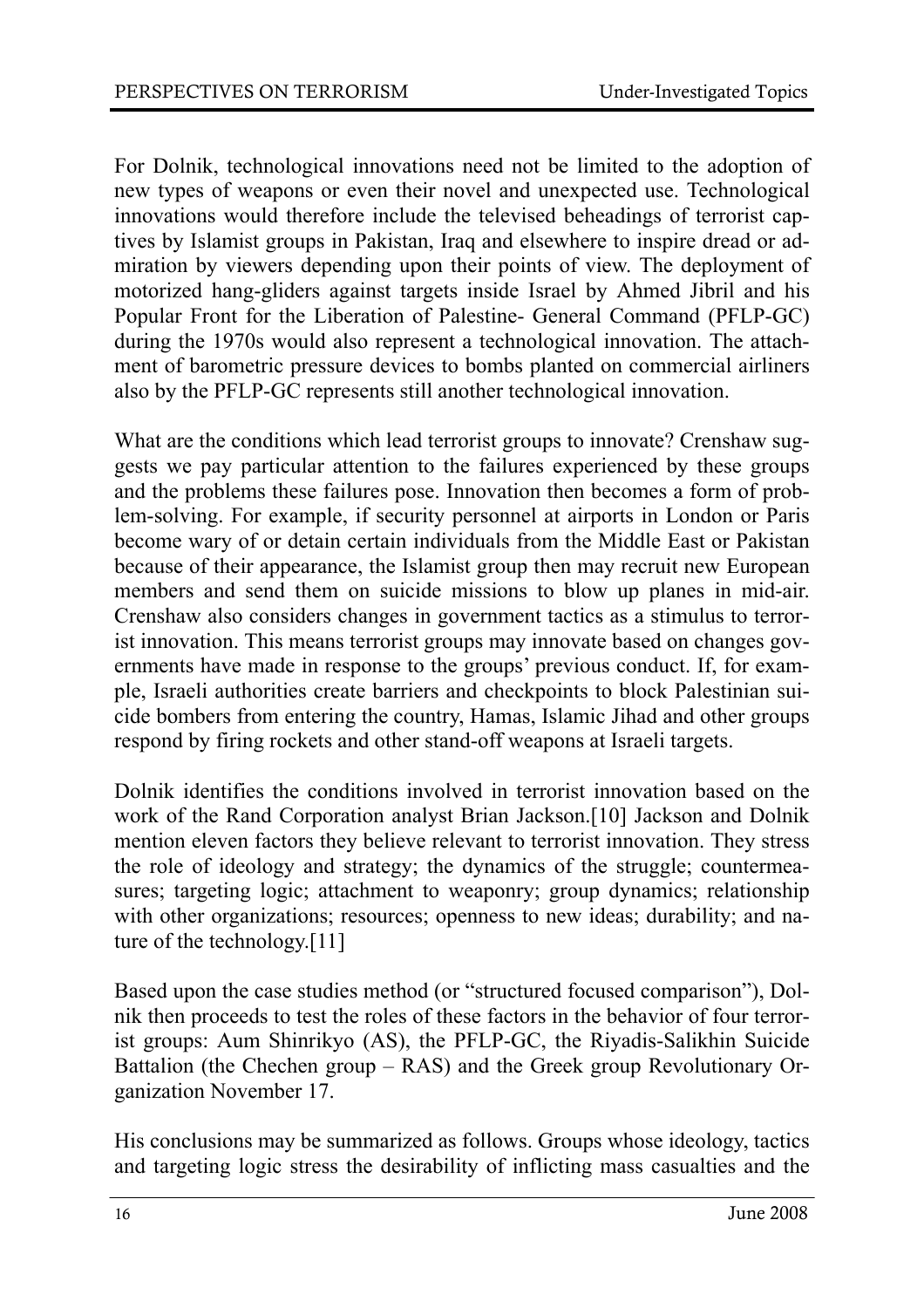staging of spectacular events (e.g. the Beslan school seizure in Russia) are likely to be innovative. In terms of what Dolnik and Jackson label "dynamics of the struggle," terrorist groups that enjoy safe havens or some territorial security are more likely to be innovative than groups that must operate in urban environments and on a clandestine basis. As with Crenshaw's observation, they conclude government counter-measures provide strong incentives to innovate. Dolnik also reports that attachment to or fascination with particular weapons and techniques, e.g. beheadings, is associated with innovation. Resources make a difference. Terrorist groups that enjoy the support of state sponsors and the philanthropy of wealthy individuals (or social networks) are likely to be innovative. Durability does not seem to make much difference. Dolnik finds that long-lasting groups such as Greece's November 17 in fact are likely to be conservative in their modus operandi. Displays of innovation are likely to come early in a terrorist group's career.

In three of the four cases Dolnik examines, AS, PFLP-GC, and RAS, the role of the leader was crucial in effecting innovation. The "group dynamics" were such that highly authoritarian leaders – Shoka Asahara, Ahmed Jibril, Shamil Basayev – interested in innovation for perhaps megalomaniacal reasons were able to impose their will on the rest of the membership. Democratic, bottom to top decision-making, under the category of "openness to new ideas", was not crucial in determining a group's innovative behavior.

In commenting on the relationship with other terrorist organizations, Dolnik finds a mixed picture. In some instances, he reports, cooperation among terrorist groups leads to innovation in the form of technology and technique transfers. For example, Hezbollah learned innovative techniques from Iranian Revolutionary Guards in Lebanon's Bekaa Valley in 1984-85 which were later passed along to Hamas. But in other cases cooperation played no role in innovation. The same applies to competition among terrorist groups. Japan's Aum Shinrikyo was highly innovative certainly in terms of weapons development without facing much competition. On the other hand, competition among Palestinian groups led the otherwise secular Al Aqsa Martyrs Brigade to adopt the suicide bombing technique of the religiously inspired Hamas and Palestinian Islamic Jihad.

What should we make of Dolnik's work? I think the work itself presents us with a mixed picture. For analysts, Understanding Terrorist Innovation is exceptionally helpful because of its systematic examination of factors that apparently influence the innovative behavior of terrorist groups. But the case study method – while beneficial – in many instances has well-known limitations. In this instance, the problem is that Dolnik is dealing with too many variables for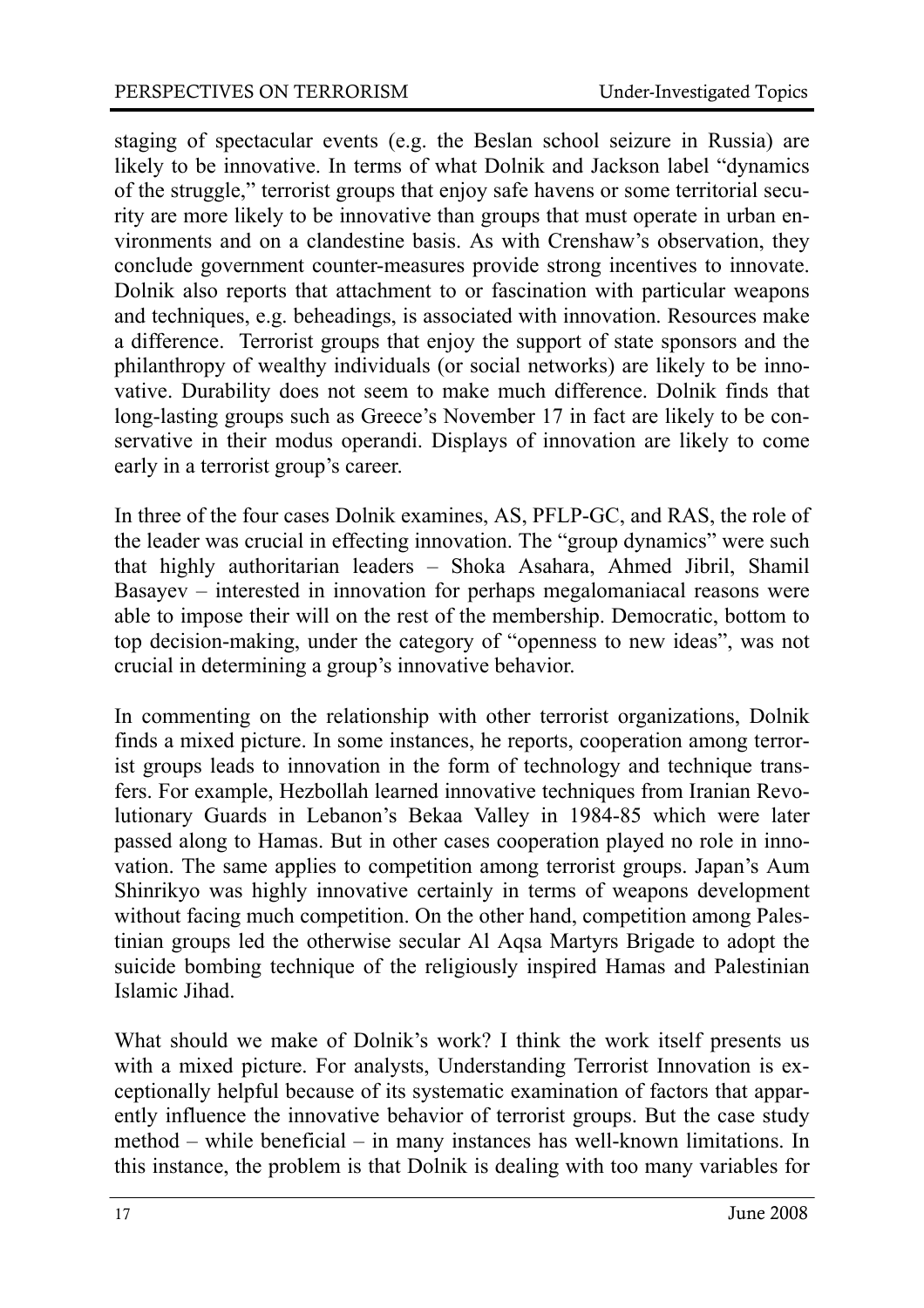too few cases. His conclusions provide us with an understanding of what prompts terrorist groups to innovate. Efforts to generalize based on four cases, however, obviously have their limitations.

I think it would make sense in subsequent research for analysts to build upon Crenshaw and Dolnik's observations. This research undertaking would require the use of a comprehensive list of all current or recent terrorist groups along with the identification of their various attributes e.g. aims, size, structure, lethality. Researchers could then classify terrorist groups based on their innovative performances – strategic, tactical, organizational, and technological. In this way, by using conventional statistical procedures, it should be possible to associate what terrorist group attributes promote what forms of innovation and which do not.

Aside from the benefits social science would receive from investigating how and why terrorist groups innovate, those involved in counter-terrorism may be helped as well. Innovative terrorist groups seem to be exceptionally dangerous. Their innovations are often emulated by other groups – even ones with other aims and in other parts of the world. Therefore, in seeking to impede the activities of terrorist groups in general or just those with a "global reach", organizations engaged in counter-terrorism might well focus their strongest efforts on disrupting the operations of the most innovative groups.

*Leonard Weinberg is Foundation Professor of Political Science at the University of Nevada.* 

#### **NOTES:**

[1] Robert Meade, *Red Brigades: The Story of Italian Terrorism* (New YORK: St. Martin's, 1990) pp. 48-50 Marc Sageman, *Understanding Terror Networks* (Philadelphia PA: University of Pennsylvania Press, 2004) See, for example, Marc Sageman, *Leaderless Jihad* (Philadelphia, PA: University of Pennsylvania Press, 2008) pp. 47-70

[2] See, for example, John Horgan, "De-radicalization or Disengagement?" *Perspectives on Terrorism* 2:4 (2008)

[3] Lawrence Wright, for example, was able to interview dozens of current and former members of al-Qaeda in preparing his Pulitzer Prize winning volume *The Looming Tower* (New York: Alfred Knopf, 2006) pp. 439-445 [4] See, for example, John Mueller, Overblown (New York: The Free Press, 2006) pp. 13-48

For a discussion of this writing see Martha Crenshaw, "Innovation: Decision Points in the trajectory of terrorism," ( a paper presented at a conference on Trajectories of Terrorist Violence in Europe held at the Center for European Studies, Harvard University, March 9-11, 2001)

[5] Crenshaw; Adam Dolnik, *Understanding Terrorist Innovation* (London: Routledge, 2007) p. 3

[6] Brian Jackson, "Technology Acquisition by Terrorist Groups" *Studies in Conflict & Terrorism* 24:3 (2001) pp. 183-213

[11] Dolnik, pp. 13-21

<sup>[7]</sup> Dolnik, pp. 13-21.

<sup>[8]</sup> Crenshaw; Adam Dolnik, *Understanding Terrorist Innovation* (London: Routledge, 2007) [9] p. 3

<sup>[10]</sup>Brian Jackson, "Technology Acquisition by Terrorist Groups" *Studies in Conflict & Terrorism* 24:3 (2001) pp. 183-213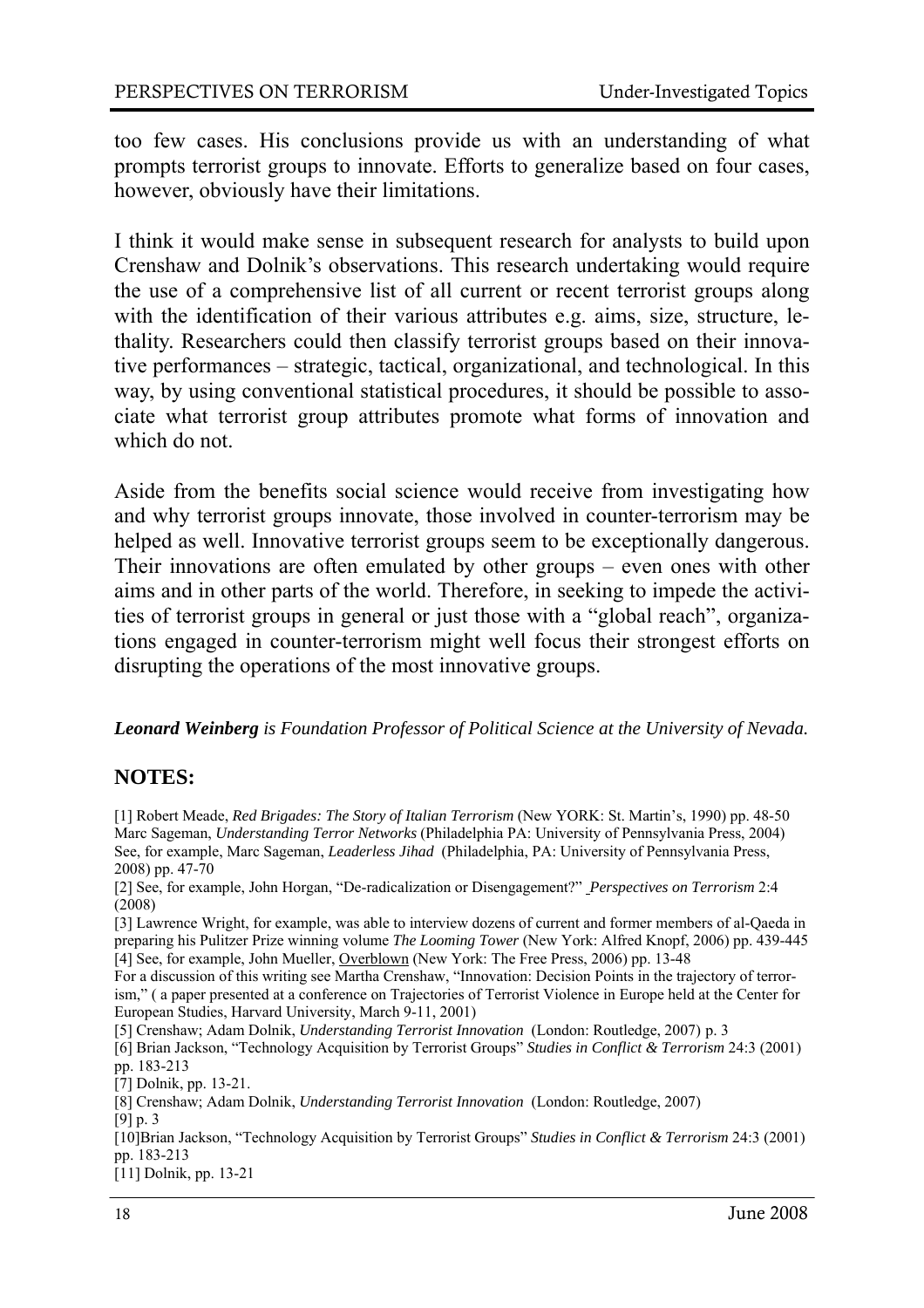### **In Cold Blood: The Madrid Bombings**

#### **PHIL WILLIAMS**

which of the current debate about the global jihad movement revolves around competing organizational models. The first of these is a top down model in which individual cells respond to direction from al-Qaeda's core leader volves around competing organizational models. The first of these is a top down model in which individual cells respond to direction from al-Qaeda's core leadership. In effect, this can be understood in its strictest form as a command and control model and in a softer form as an affiliation model. The second – and alternative model conceptualizes the jihad as a social movement in which individual cells-small networks or clusters-draw inspiration, but no more from al-Qaeda. They emerge bottom up, act with autonomy, and carry out local attacks. In the strictest form of the model these bottom-up groups are self-contained, not beholden to al-Qaeda, and not linked to its members let alone al-Qaeda central. The strict forms of the two models have been articulated in ways that leave little common ground between them; but in their softer forms they can be combined in ways which provide complementary insights and a deeper level of understanding.

A careful examination of the Madrid train bombings of March 11, 2004, suggests that although the top down component was far less powerful than the bottom up dynamic, the perpetrators were not isolated from al-Qaeda movement. Indeed, the Madrid bombers acted within a broader network of affiliation which included connections with people who were clearly part of al-Qaeda's organizational structure. Yet, there is little evidence to suggest that they were acting on orders from al-Qaeda. The implication is that neither the strict top down command and control model nor the strict bottom up or emergent model provides an adequate frame of reference for the Madrid bombings. This should not really be surprising: academic models, whether formalized or not, rarely conform to reality, and are seldom as exclusive or neat as their proponents claim. The basic thesis here, in fact, is that in a complex world, the integration of multiple models is likely to offer a much closer approximation to reality than models which claim exclusivity and universality. In other words, the debate has become overly stark and polarized and fails to capture the complexity of the Madrid bombings which contain elements of the softer variants of both models.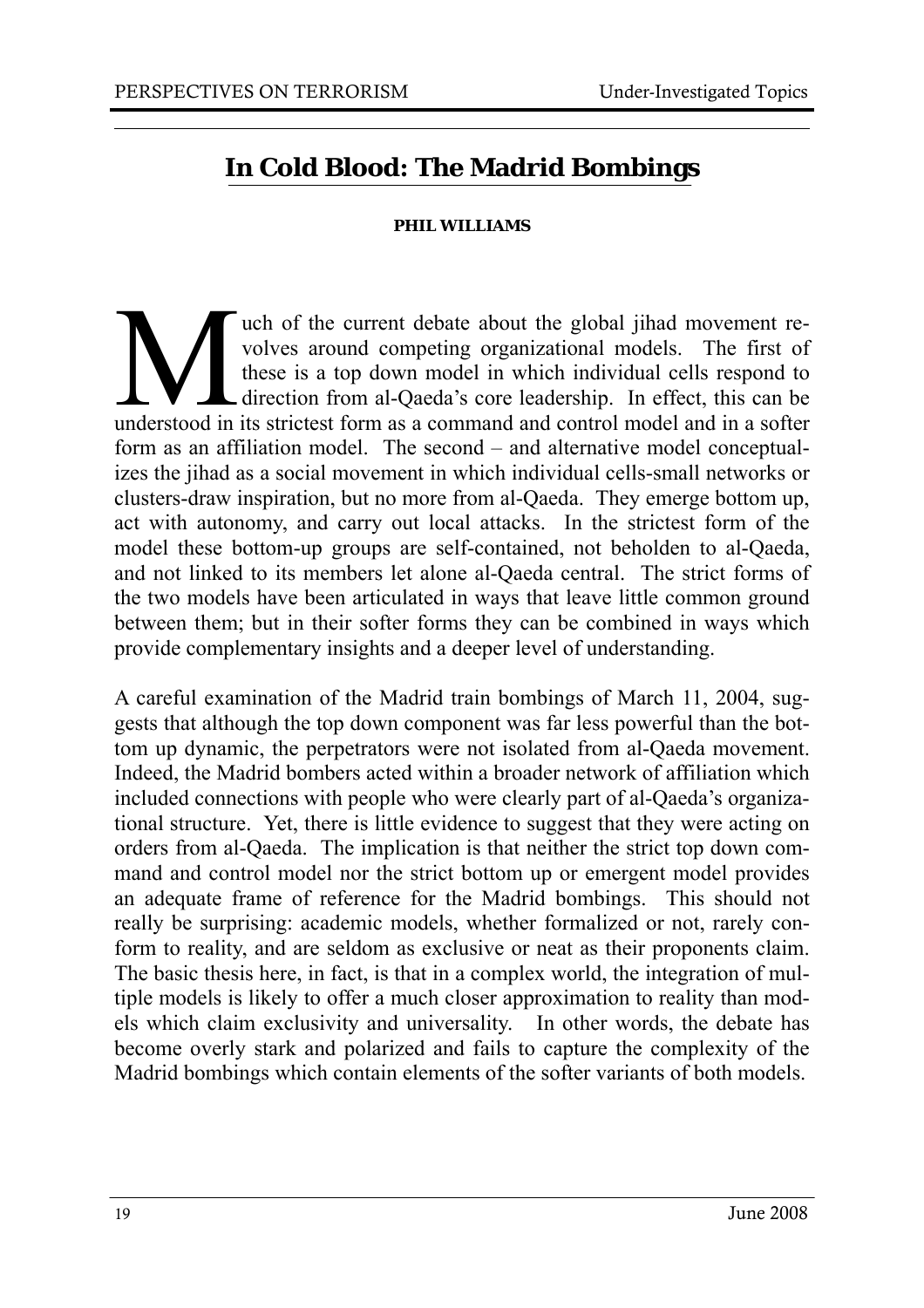The Madrid case, of course, is itself complicated because on April 3, 2004 seven of the major perpetrators blew themselves up in an apartment in Leganes when surrounded by police. Therefore, the trial that took place in 2007 was missing a key component. Further uncertainties stemmed from the dramatic impact the bombing had on the Spanish election. The change of government and the withdrawal of the Spanish contingent from Iraq encouraged some observers to infer intentions from consequences. At the same time, there were some grounds for concluding that the attack had a clear strategic objective as it appeared that the bombers might have been encouraged by an analysis on a jihad web-site which identified Spain as one of the weak links in the coalition in Iraq. [1] It bears emphasis though that the new government's decision to withdraw from Iraq was not enough to prevent the Madrid bombers from an additional attempt to blow up a high speed train on April 2. The group had also identified a set of future targets, and had a substantial war chest sufficient to fund a series of additional attacks. The implication is that the attacks of March 11 were the opening salvos in what was intended to be a protracted campaign of terror rather than a one-time event. Important as a Spanish military withdrawal from Iraq was to the attackers the objectives went well beyond the war in Iraq.

Serhane ben Abdelmajid Fakhet, "the Tunisian", was a key figure in planning the attack. An arrest warrant issued on April 1, 2004 described Fakhet as the "leader and coordinator" of the attacks. [2] A 35 year old who had come to Spain in 1994 to study economics at the Autonomous University of Madrid; he had been a successful real estate salesman before undergoing some kind of personal crisis and subsequent radicalization. As part of this process – and probably both contributing to it and resulting from it - Fakhet developed close relationships with other extremists. These included:

- Barakat Yarkas (aka Abu Dahda) leader of the Madrid al-Qaeda cell, which prior to September 11 had provided support for Mohammed Atta's Hamburg cell. After September 11, Yarkas was imprisoned.
- Amer Azizi, who fled Spain to avoid arrest but had been part of the Spanish cell and remained an important second-tier al-Qaeda figure.
- Fakhet's Moroccan brother-in-law, Mustapha el-Mimouni, who had been recruited by Azizi in 2001 and was arrested in the aftermath of the Casablanca bombings in May 2003.
- Mouhannad Almallah Dabas who, along with his brother, played a very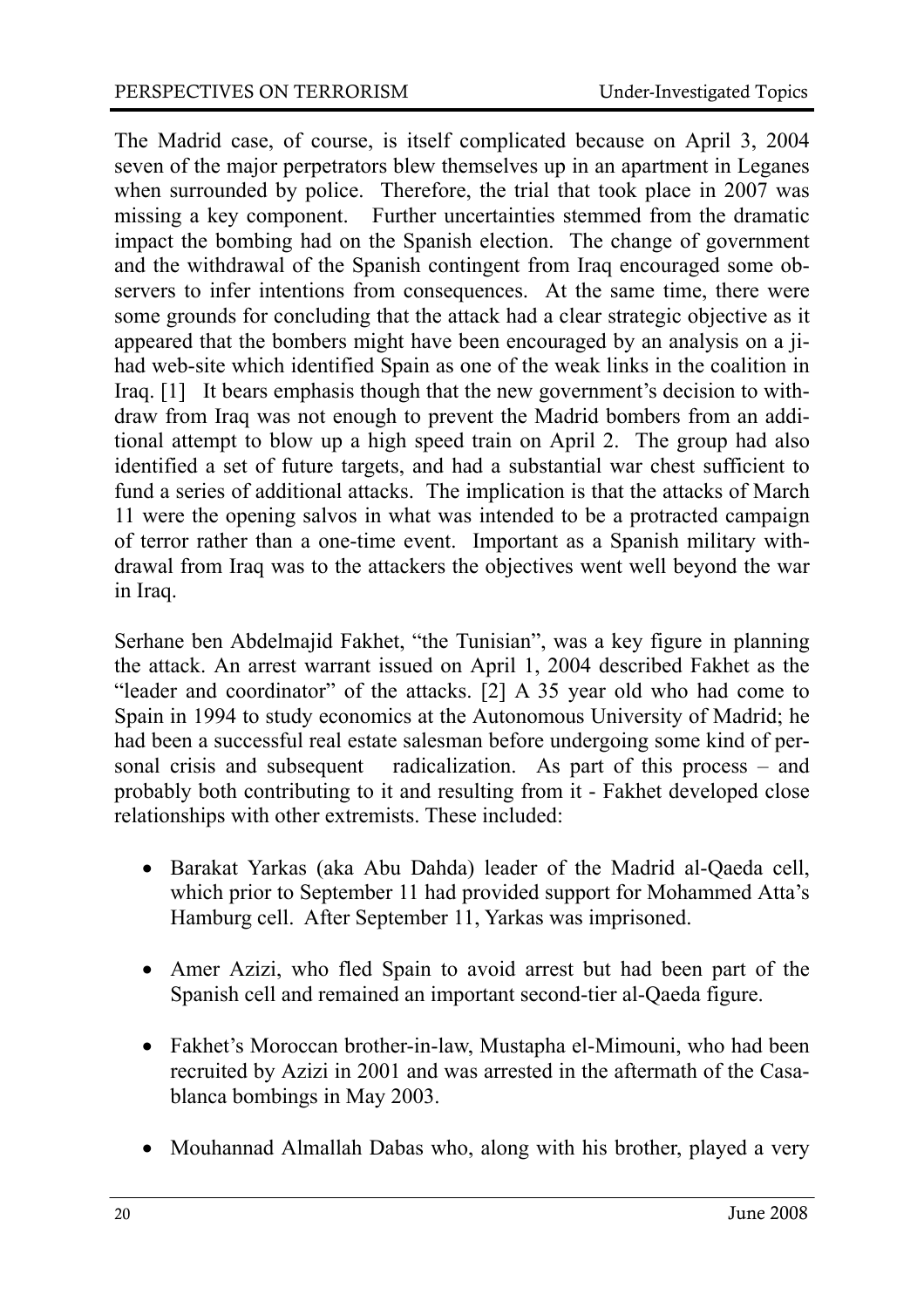important role in the indoctrination of the Madrid group. [3]

• Rabei Osman, known as Mohammed the Egyptian whom Fakhet met in March 2003. Although Osman encouraged Fakhet's extremism and subsequently boasted that Madrid was his project, in fact he was little more than a drifter and cheerleader who attached himself to different groups. This was reflected in his acquittal in the Madrid bombings trial in October 2007.

When his brother-in-law was arrested in May 2003, Fakhet took over the leadership role of the emergent cell. Soon afterwards, he began to care for the family of Yarkas. He regularly took Yarkas's son to visit him in prison; the last occasion was five days prior to the March 11 attacks. Although Fakhet was angry at Yarkas's imprisonment, the invasion of Iraq and Spanish support for the United States "made him furious." [4] During the trial, Almallah Dabas claimed that "Fakhet was deeply affected by the war in Iraq and started trying to persuade people to go there to wage jihad." [5] Reportedly, he also met with Azizi and asked for Moroccan militants to assist with an attack in Spain. Azizi refused, but encouraged Fakhet to recruit locally. It is seems likely, however, that there was at least an al-Qaeda endorsement or blessing for the enterprise. [6]

One of the other key figures was Jamal Zougam, who also had extensive contracts with the global jihad and was perhaps the most important connector among the Madrid bombers. Zougam had been a peripheral figure in the Yarkas cell. Some of his connections – especially Yarkas and Azizi - overlapped with those of Fakhet. Zougam, however, had more extensive international connections with figures involved in some way or another with the jihad. These included:

- David Courtallier in France
- Abdelaziz Benyaich and Imam Mohamed Fizazi in Morocco, both of whom were involved in the Casablanca bombings.
- Mullah Krekar in Norway.
- Mohammed al-Garbuzi, a Moroccan cleric in London who was himself closely linked with Abu Qatada, the Jordanian cleric who played a central role in recruiting jihadis. Significantly, on April 3 in the apartment in Leganes, when the group was under siege efforts were made to contact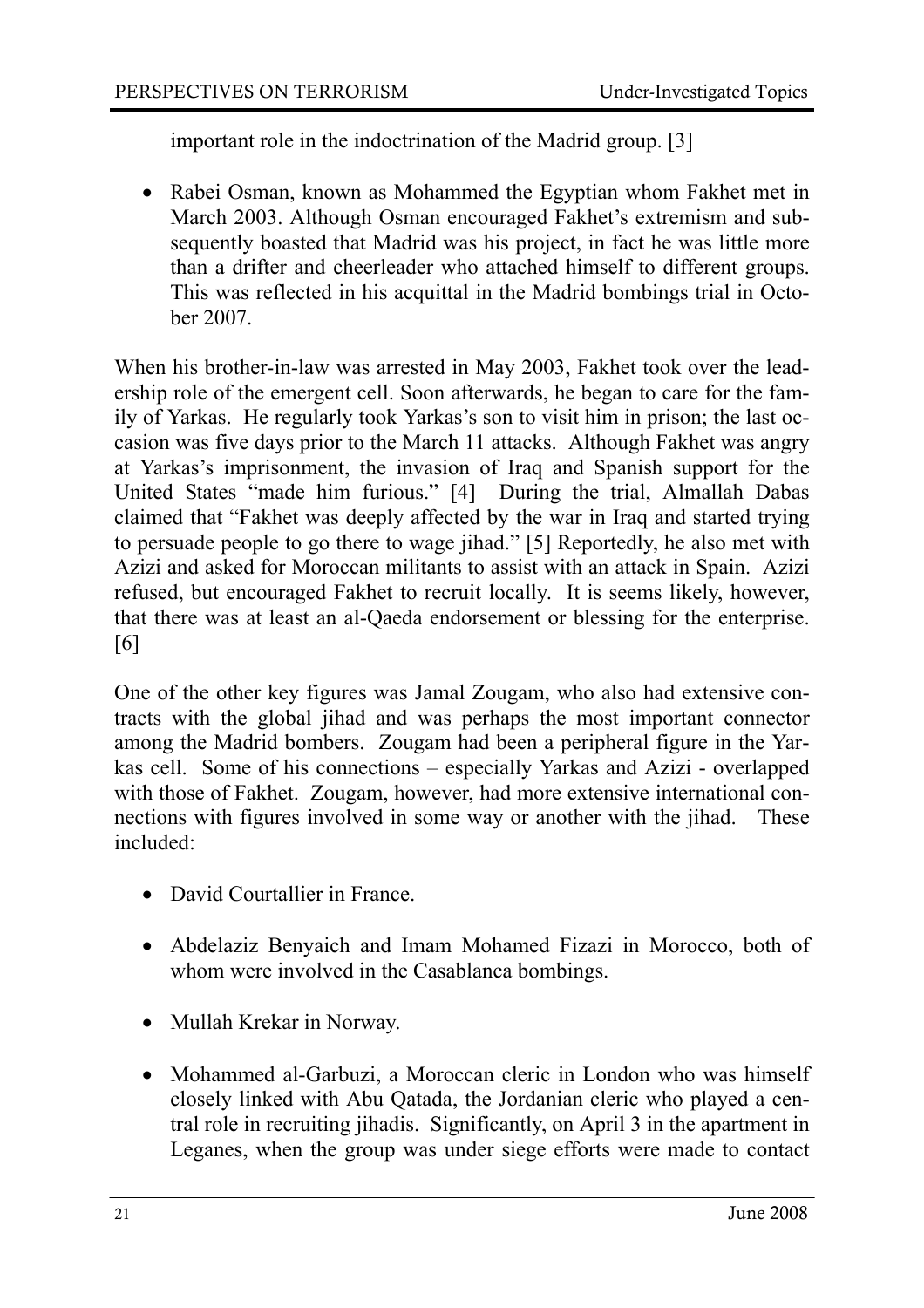Abu Qatada who was incarcerated in Britain.[7]

In other words, the Madrid bombers were not an isolated self-contained group. Several key members had connections with people tied directly or indirectly to al-Qaeda. If they were well connected to the global jihad; however, there is no evidence that the group was under the direct control of al-Qaeda. On the contrary, the key driver from July 2003 until the bombings on March 11, 2004 was the relationship between Fakhet and a Moroccan drug trafficker named Jamal Ahmidan. This relationship was decisive in turning Fakhet's anger into action and in allowing what had hitherto been a group of people long on rhetoric, but short on concrete action, to develop the capacity to carry out a well orchestrated and highly lethal terrorist attack.

Although Ahmidan has often been described as the military planner for the Madrid bombings, this does not do justice to his role. He was the single most important individual in the execution of the Madrid attacks and without him the bombings would not have taken place. Yet, he was not an obvious candidate for such a role. Ahmidan was the successful leader of a small, but effective drug trafficking group, which smuggled hashish from Morocco and ecstasy from Holland to Spain. He had a reputation for violence and a flashy life style. Although he, along with other members of his drug trafficking group, had grown up in Tetuan (a Moroccan town known for its extremists) as a young man, Ahmidan was not particularly religious. Even after migrating illegally to Spain, he was far more interested in his criminal business than political and religious extremism.

This changed, in part, as a result of his experience in prison. Some observers trace this back to prisons in Spain while others focus on the period between mid-2000 and July 2003 when Ahmidan was imprisoned in Morocco. According to Ahmidan's wife, it was during this latter period that she first detected changes in her husband. Although "he lived like a king" because of money paid by his family for his protection, he told his wife in a phone conversation that when released he intended to go to Iraq. [8] The importance of Ahmidan's Tetuan prison experience was also emphasized by Rafa Zouhier, an intermediary in the acquisition of explosives and an informant for Spanish law enforcement. Zouhier described Ahmidan as "very radical: and observed that it "was in the jail in Morocco, where he made contacts, where he was transformed. Now, he came to Spain to roll." [9] Yet when Ahmidan arrived back at his home in July 2003, according to his wife he was initially his old self. By September or October; however, he had clearly fallen under the influence of Fakhet and wanted to move his son from Catholic School to the Madrasah at Madrid's M-30 mosque. [10] According to his wife, Ahmidan also began to spend more and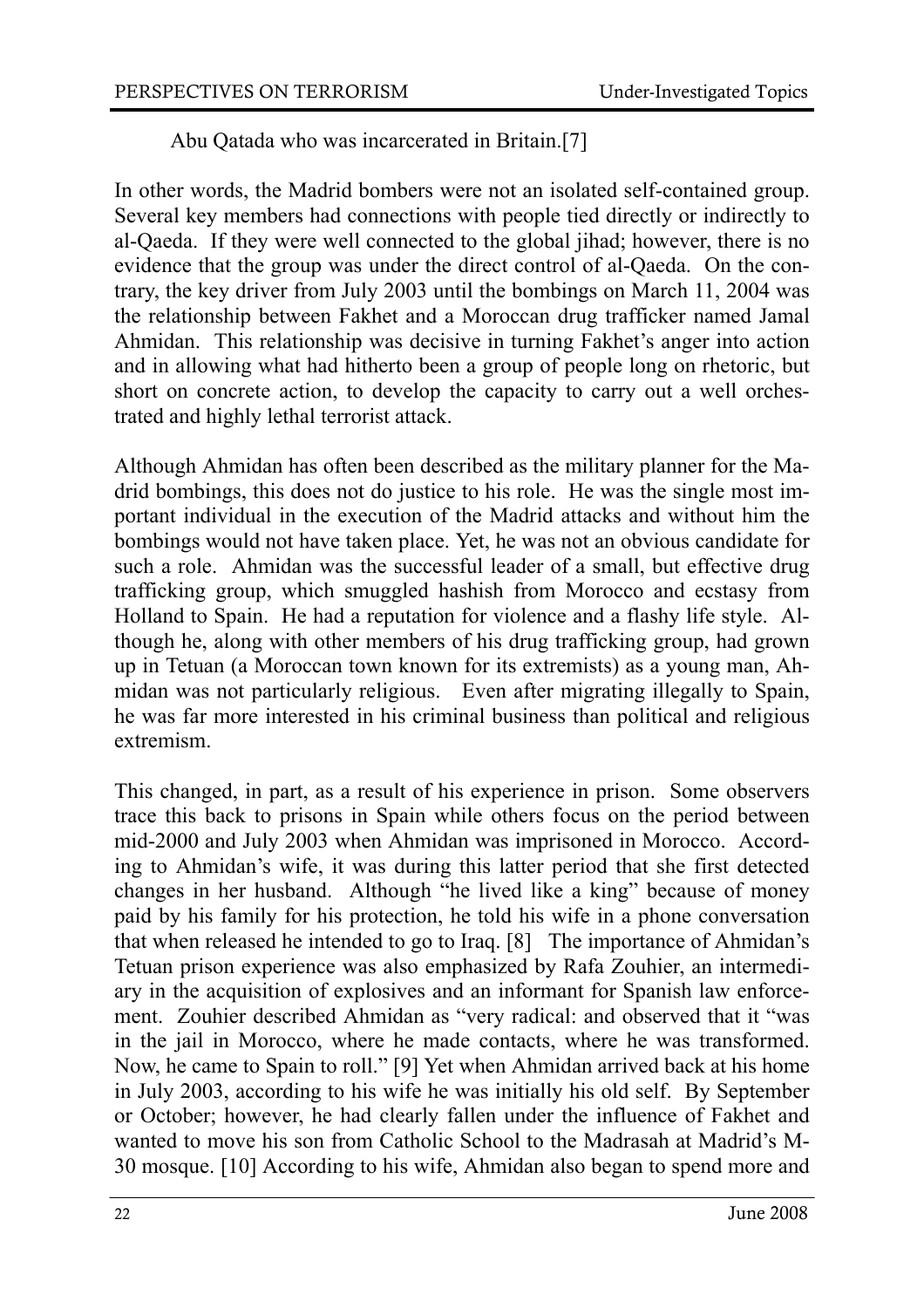more time on the Internet looking at jihad sites. [11]

Even allowing for a natural tendency for Ahmidan's wife to downplay her husband's role and to place primary responsibility for the bombings on some else, Fakhet clearly had a profound impact on Ahmidan, crystallizing the process of radicalization already underway. Indeed, the relationship between Fakhet and Ahmidan is critical to the Madrid bombings. In some ways it parallels the two parolees who are featured in Truman Capote's *In Cold Blood*, neither of whom would have murdered the Clutter family without the presence of the other. Similarly, the interactions between Fakhet and Ahmidan created an outcome that neither one would have achieved without the other. Fakhet brought to the relationship an infectious zealotry and a commitment to violence that would have probably come to nothing without Ahmidan's capacity to organize and implement. Without Ahmidan, Fakhet would probably have remained a "wannabe" terrorist, full of anger and resentment, but lacking the ability to turn his aspirations into reality. And without Fakhet, Ahmidan would probably have continued to channel his drive, energy, and organizational skills into his drug business rather than the "trains of death" project.

As it was, Ahmidan had assets which were indispensable in moving from concept to reality. The first was his charisma and leadership which brought along the other members of his drug trafficking organization. A second was his contacts, some obtained from prison, which enabled him to obtain access to the dynamite that was used in the train bombings. The third was an ability to operate under the radar of law enforcement which led, for example, to the use of the safe house. Ahmidan also brought logistical expertise and provided "money, weapons, phones, cars, safe houses and other infrastructure". [12] Finally, and perhaps most important, Ahmidan acted as the financier of the attacks, using money, a stolen car, and hashish to pay for the explosives, and covering the rentals for both the safe house and the apartment in Leganes as well as the cell phones used to detonate the bombs. [13] In effect, the Madrid network was self-sufficient only because of Ahmidan and the use of proceeds from drug trafficking.

The combination of Fakhet and Ahmidan was very formidable – something that has been ignored by commentators looking elsewhere for the "mastermind" of the attack. Together the two men were motivated and capable of both planning and implementing the Madrid attacks. The train bombings of March 11 required neither external guidance, nor external resources. The finances for the Madrid bombings were self-generated. The attacks were "bottom-up" rather than top down and can best be understood in terms of what in complexity theory is called emergent behavior (in which the interaction of the components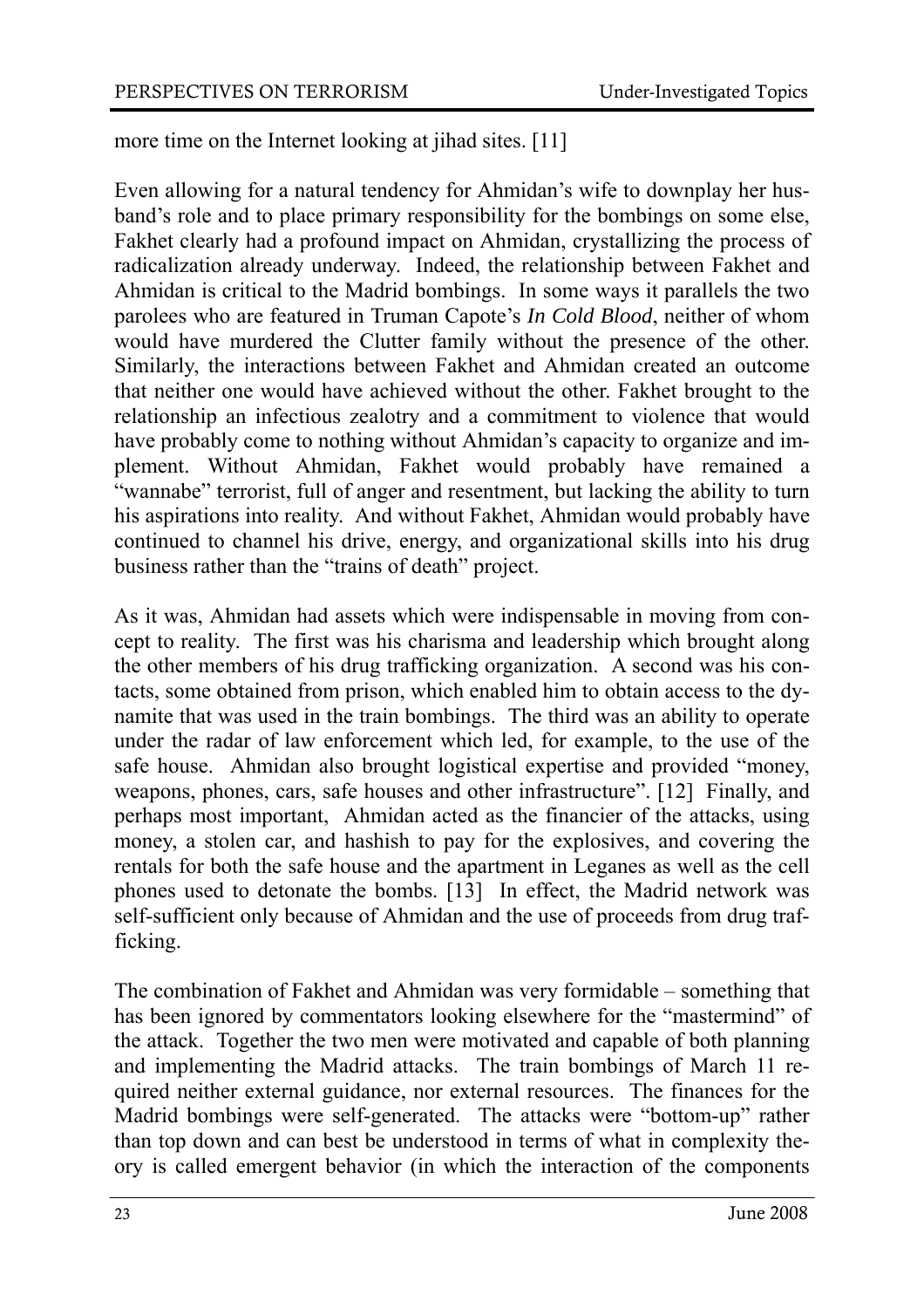parts has a major impact on the whole). This does not mean that the cell operated in a vacuum or without reference to al-Qaeda. Even though the Madrid bombings were local in origin and had a local target, the bombers almost certainly saw themselves as part of the broader global jihad movement. Although there were no formal command and control links to al-Qaeda, the network that carried out the bombings was plugged into the global jihad and took at least some of its impetus, inspiration, and legitimacy from that connection. In the final analysis, therefore, by using the softer connectivity and affiliation model with the softer variant of the emergent or bottom up model, it is possible to develop a level of understanding that stricter more exclusive models fail to provide.

*Phil Williams is Professor at the Graduate School of Public and International Affairs, University of Pittsburgh.* 

#### **NOTES:**

[1] See Brynjar Lia & Thomas Hegghammer, "Jihadi Strategic Studies: The Alleged al-Qaeda Policy Study Preceding the Madrid Bombings," *Studies in Conflict & Terrorism*, Vol. 27, No.5, September-October 2004, pp. 355-375.

[2] "Spanish police name suspected coordinator of 11 March attacks," , *Madrid EFE* in Spanish 1030 GMT April 1, 2004

[3] Javier Jordán and Robert Wesley, "The Madrid Attacks: Results of Investigations Two Years Later," *Terrorism Monitor* Vol. 4 Issue 5, March 9, 2006 pp.1-4

[4] See L Bokhari et al, "Paths to Global Jihad" Proceedings from a FFI Seminar, Oslo, 15 March 2006, p17, available at http://rapporter.ffi.no/rapporter/2006/00935.pdf

[5] Daniel Woolls, "Alleged Madrid bombing cell recruiter says he rejected offer to wage jihad," *Associated Press Worldstream,* February 20, 2007

[6] Elaine Sciolino,"Complex Web of Madrid Plot Still entangled" *New York Times* April 12, 2004[7] Lawrence Wright, "The Terror Web" *The New Yorker*, August 2, 2004

[8]"Wife details husband's transformation into Spanish train bomber" Madrid *El Pais (Internet Version-WWW)* in Spanish 0000 GMT 8 Mar 2007 hereafter cited as "Wife details"

[9] See Luisa Barrenechea, "Lost in Translation" 8 June 2007. Available at http://www.opendemocracy.net/ trackback/33961

[10] "Wife details"

[11] "Wife details"

[12] Sebastian Rotella, "Spain: Jihad's unlikely alliance" *Los Angeles Times*, May 23, 2004

[13] "Spanish police identify financial mastermind of Madrid bombings" Madrid *El Pais (Internet Version-WWW)* in Spanish, May 17, 200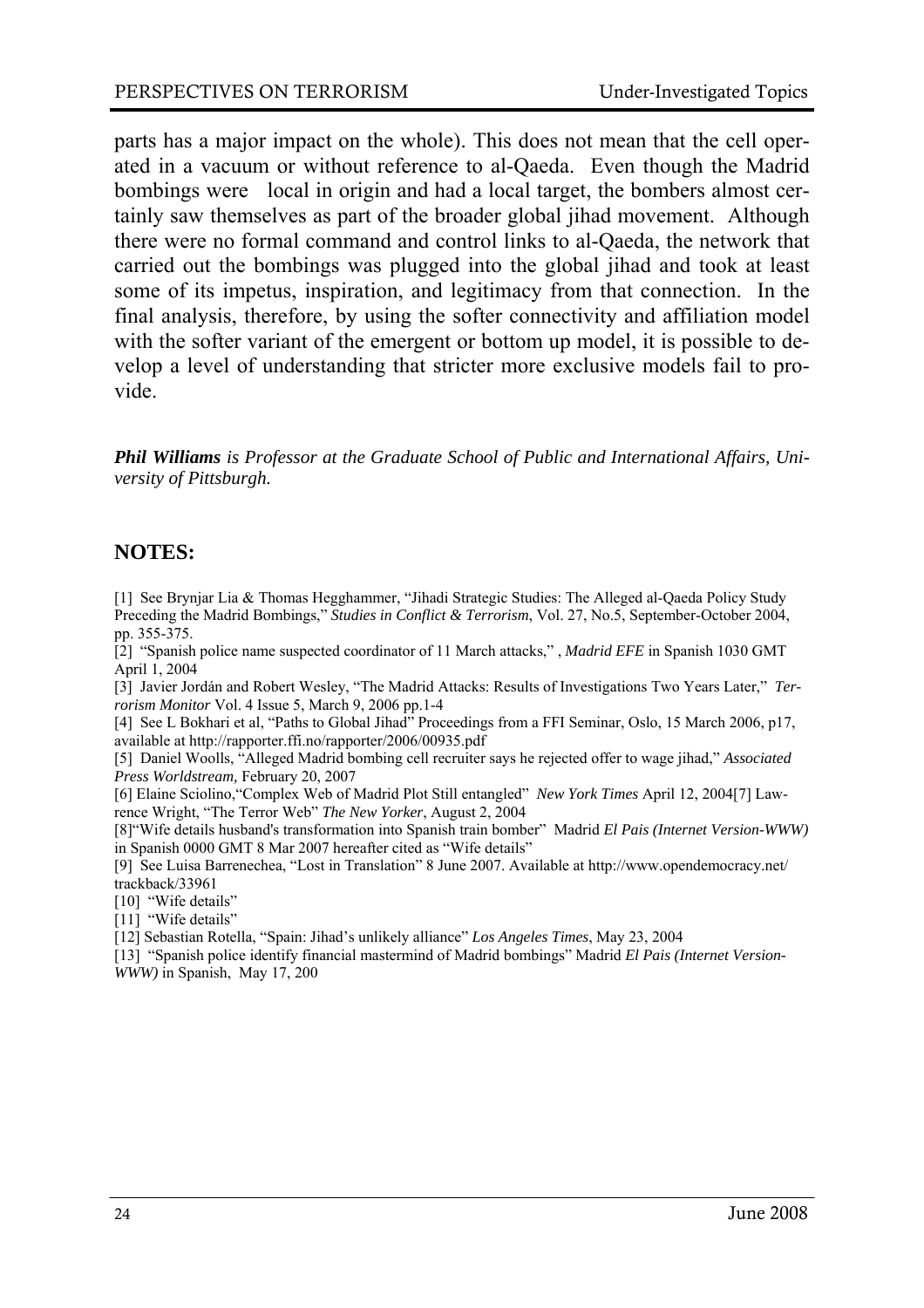#### **The Radical Milieu: The Under-Investigated Relationship between Terrorists and Sympathetic Communities**

#### **PETER WALDMANN**

ne of the most under-investigated topics in terrorism studies is what could be termed the "radical milieu". By this term I am referring to the segment of a population which sympathizes with terrorists and supports them mor could be termed the "radical milieu". By this term I am referring to the segment of a population which sympathizes with terrorists and supports them morally and logistically. Depending on the type of Hizbollah), a subculture as outcome of a protest movement (Italy's Brigate Rosse, West Germany's RAF, or the Montoneros of Argentina, etc.), or a social network (transnational Islamic terrorism). What distinguishes the milieu from simple sympathizers is that within the former, there exists a form of social structure responsible for the observed in-group cohesion. It is not merely a sum of individuals holding similar political/cultural attitudes.

Mao taught that a guerrilla war can only be successful if waged by a guerillero moving in the population as a "fish in water". Many scholars, however, seem to believe that terrorism is not dependent on this kind of support. But this is only half true. In reality, terrorists, like guerrillas, can only subsist in the long run if they are backed by a sympathetic population. Without this base of support and recruitment they will, over the course of time, become weak and insignificant—even though they may not disappear at once. The IRA and ETA stand as examples of how important a radical community can be to a terrorist movement. At the climax of their popularity, each was endorsed by a considerable percentage of the northern Irish Republicans and the Spanish Basques, respectively. Only when this support dwindled did peace talks become possible.

Why do we know so little about the "radical milieu"? First, it should be noted that our knowledge about contemporary terrorists in general was limited for some time as well. This has changed only in the last years because of, among other studies,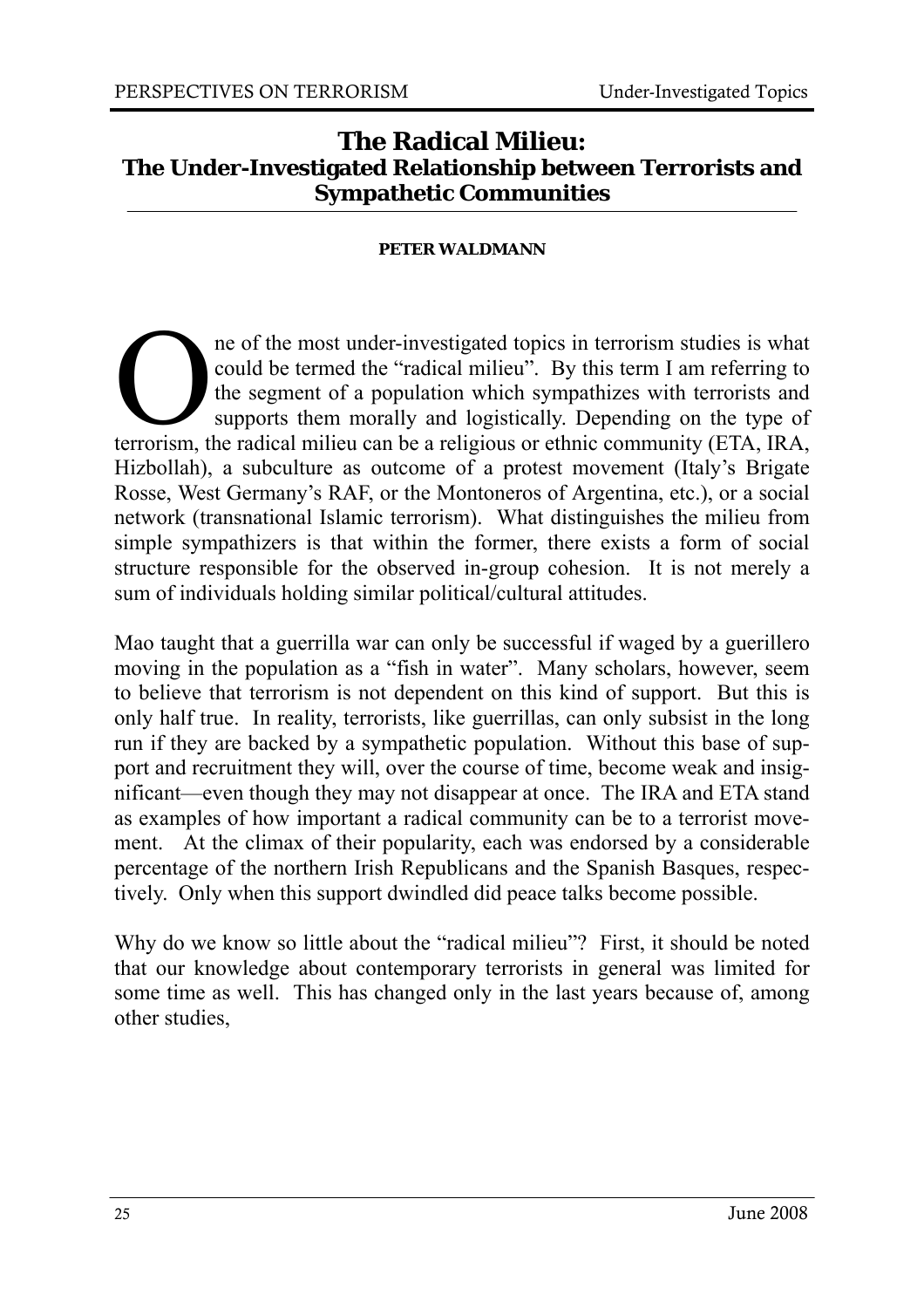the excellent monographs of Marc Sageman. Complimenting these studies are court reports and a growing body of primary documents collected by security agencies regarding real or suspected terrorists. All of these new resources have proven useful for analyzing of the social background of terrorists as well as the processes of radicalization. Unfortunately, no comparable resources have yet been made available for researchers to obtain information about people belonging to the radical milieu. Since the activities of the radical milieu remain legal they are not registered by state agencies or charged with the prosecution of terrorism. At the same time, their radical attitudes make them distrust any person approaching them for information. The more the state authorities extend their notion of "suspicious groups" or "preparing ground for terrorist acts" the more difficult it becomes for an external observer to have access to these communities.

#### **Promises of Future Research**

Nevertheless, this kind of research could help answer questions about the nature of the relationship between violent groups and the radical milieu that stand behind them. Evidently there is some bond of sympathy and solidarity between them, but the nature and meaning that bond remains outside the scope of current scholarship. For example, what mutual expectations underpin this solidarity? Further, what type of support is provided by radical milieu communities? Does the radical community hide persecuted members of the terrorist band or perhaps even help them escape to a foreign country? Do members of the radical milieu accept material sacrifices? And finally, are young males of this milieu eventually ready to enter into the violent organization, substituting the personnel losses suffered from repression or other forms of violent death? In turn, what can the terrorists offer to their constituent populations? Does this solidarity have its limits in terms of time and scope, under which conditions tensions may rise between both parties? If so, how can their alliance be broken up?

The answer to these questions depends largely upon the type of terrorist movement we are confronted with. In cases which the terrorists constitute the spearhead of a movement and defend certain territorial claims (for example Hamas and Hezbollah) the bond between the radicalized segment of the respective population and its armed avant-garde is usually very strong. If the radical subculture is the offspring of some ideological protest and reform movement (be it religious as in the case of the Egyptian Islamic Group or Marxist as that of the Red Brigades) the solidarity pact usually is much looser. Even radicals, who in the beginning of the protest-demonstrations were firmly committed to bringing about some change, may come to a point where, under the stress of the high "costs", imposed by state repression or public repudiation, decide to abandon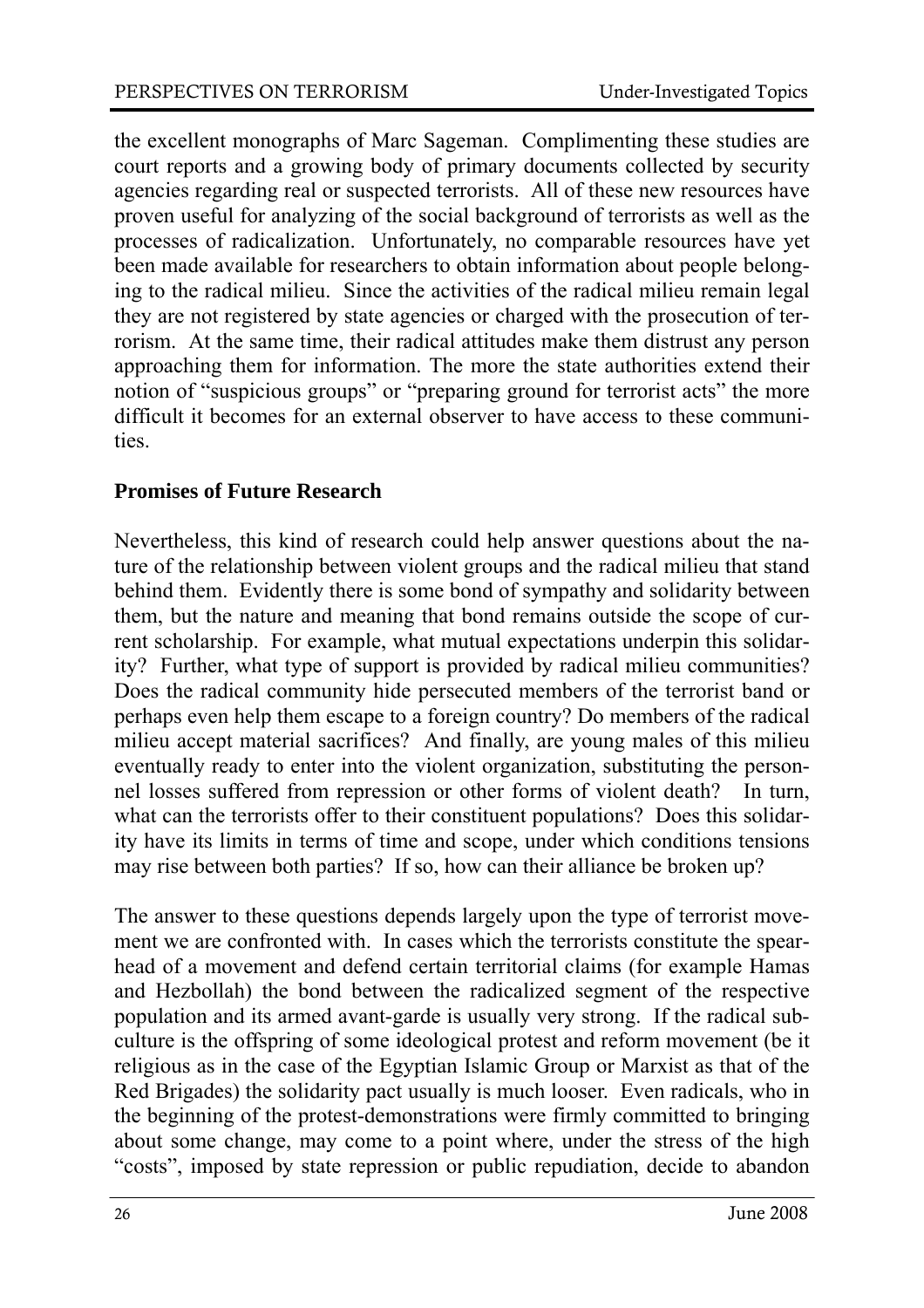the movement. Still more open is the question of how close transnational radical religious networks and their followers are linked together or what kind of radical milieu is supporting the "home-grown" terrorists of western diasporas? Pursuant to this, can the Internet and its chat forums offer a substitute to faceto-face contacts as a base of mutual support?

A central issue in the relationship between the radical milieu (community, subculture, and network) and the terrorist group is the question of who controls whom. Generally it is assumed that the armed avant-garde has a hegemonic position toward the radical circles supporting it, but this is a too simple vision. Even if the terrorists can force their followers by violent means to respect their wishes and orders, there remain many ways for the supporters to demonstrate that they are no longer willing to accept the burden of the armed struggle. Their mere passive resistance may suffice to oblige the terrorists to make substantial concessions. One of the main reasons to study radical milieus is that in so doing new ways might be found to help control and moderate terrorist organizations, whether directly or indirectly.

#### **Conclusion: a Model for Analysis**

A current model to explain the development of terrorism consists of three main variables: the terrorist organization, state agencies, and society. The idea of focusing on society as a whole is that theoretically everybody could be tempted to sympathize with the terrorists or join them. But this is a mistake. In fact, in all cases we know only a limited part of the population is open to the terrorists' goals and methods, with the vast majority rejecting both. Generally, the terrorists are well aware of this. The bulk of their messages and acts neglect the broad population and only address the small minority whose support is absolutely indispensable for them. For this very reason, I would propose that "society" in the triangular model [1] should be replaced by "the radical segment of society" as the third relevant variable to explain terrorist behaviour.

*Peter Waldmann is Professor Emeritus of sociology at the University of Augsburg, Germany, and a long time member of the advisory board of the German Ministry of Development.* 

#### **NOTES:**

[1] Of course, there can be and often is fluctuation between the general population and the radical milieu, but this depends on the type of radical milieu. As a point of illustration, the frontier between the radical segment of ethnic or religious minorities and the more moderate parts of these minorities or the general population is usually quite rigid while protest movements tend to have a much more fluid following.